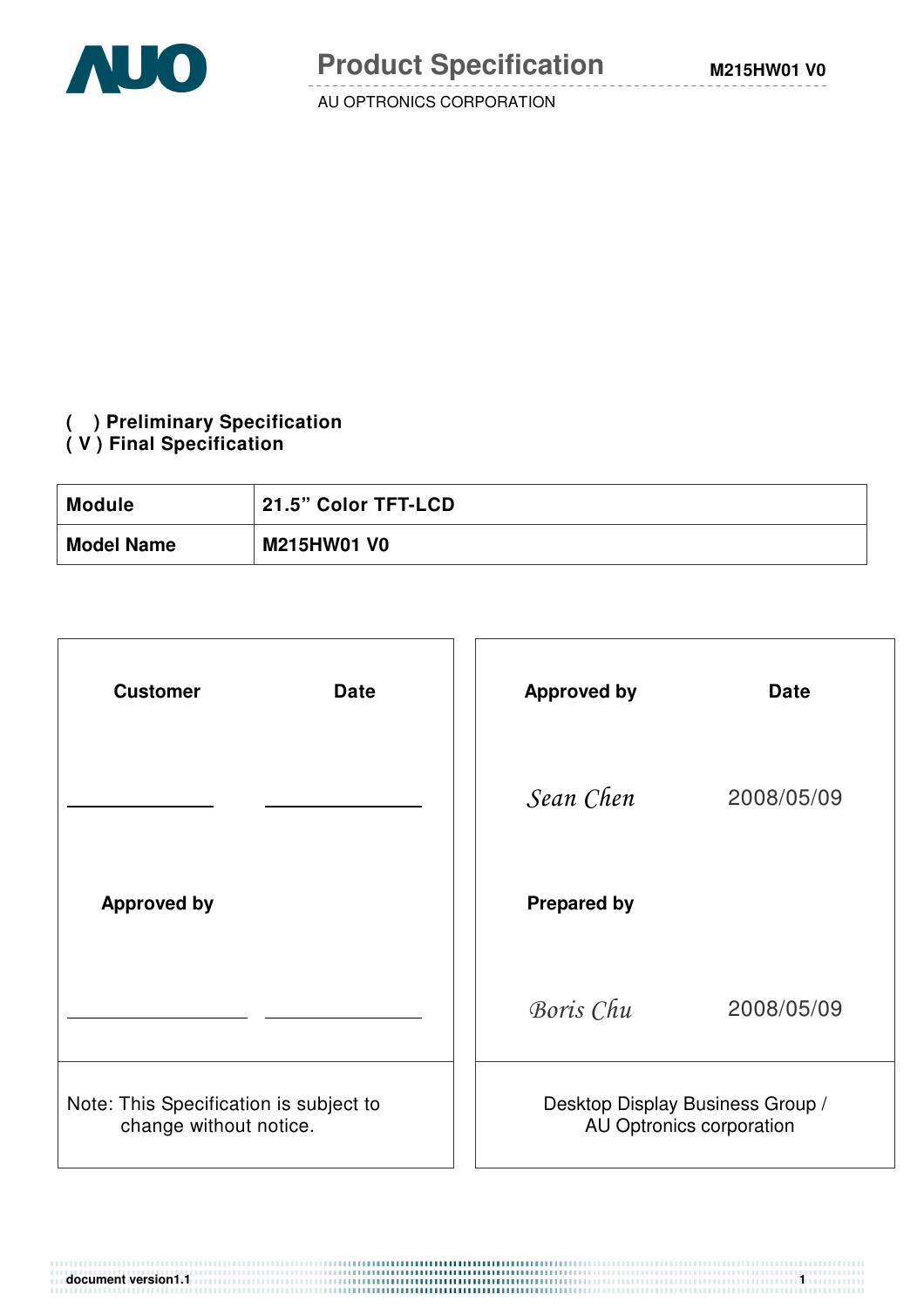

document version1.1

# **Product Specification**

AU OPTRONICS CORPORATION

## **Contents**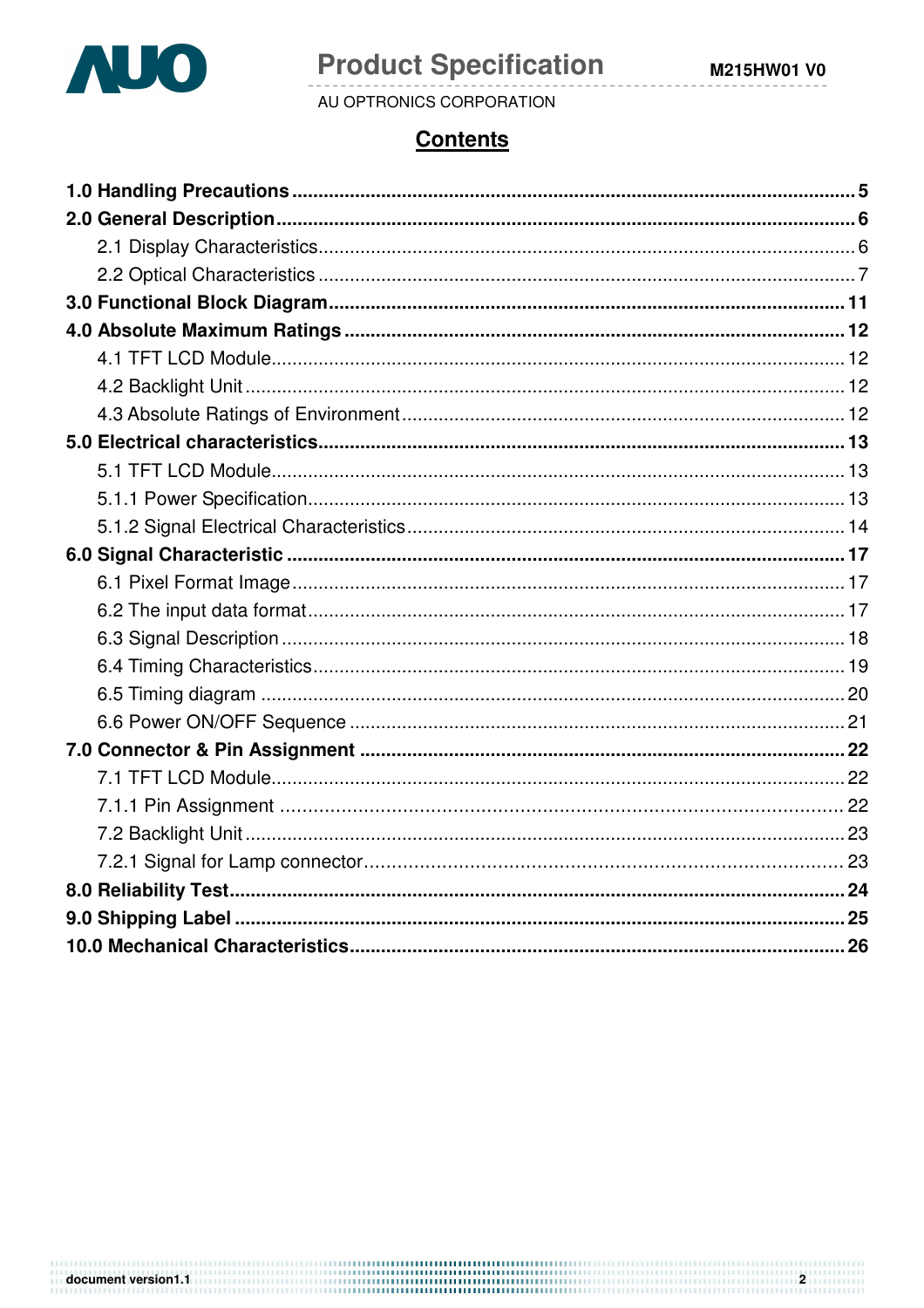

# **Record of Revision**

|     | <b>Version and Date</b> | Page           | Old description<br><b>New Description</b>                                                                                                                                                                                                                                                                                                                                                                                                | Remark  |
|-----|-------------------------|----------------|------------------------------------------------------------------------------------------------------------------------------------------------------------------------------------------------------------------------------------------------------------------------------------------------------------------------------------------------------------------------------------------------------------------------------------------|---------|
| 0.1 | 2008/01/18              | All            | <b>First Edition for Customer</b>                                                                                                                                                                                                                                                                                                                                                                                                        |         |
| 0.2 | 2008/05/09              | 6              | Contrast Ratio => 1000 (Typ.) (TBD)<br>Contrast Ratio => 1000 (Typ.)                                                                                                                                                                                                                                                                                                                                                                     | Revised |
| 0.2 | 2008/05/09              | 6              | Nominal Input Voltage VDD => +5.0 V<br>Nominal Input Voltage VDD => +5.0 V<br>(TBD)                                                                                                                                                                                                                                                                                                                                                      | Revised |
| 0.2 | 2008/05/09              | 6              | Power Consumption => TBD W (Typ.)<br>Power Consumption => 28.72 W (Typ.)<br>(VDD line + CCFL line)<br>(VDD line + CCFL line)                                                                                                                                                                                                                                                                                                             | Revised |
| 0.2 | 2008/05/09              | 6              | Weight $\Rightarrow$ TBD (Typ.)<br>Weight => 2188 (Typ.)                                                                                                                                                                                                                                                                                                                                                                                 | Revised |
| 0.2 | 2008/05/09              | $\overline{7}$ | Contrast ratio<br>Contrast ratio<br>Max<br>Note<br>Max<br>Note<br>Min<br>Typ<br>Min<br>Typ<br>600<br>1000<br>$3$ (TBD)<br>600<br>3<br>1000                                                                                                                                                                                                                                                                                               | Revised |
| 0.2 | 2008/05/09              | $\overline{7}$ | Response Time<br>Response Time<br>Raising Time (T <sub>rR</sub> )<br>Raising Time (T <sub>rR</sub> )<br>Min<br>Max<br>Min<br>Typ<br>Typ<br>Max<br>3.4<br>7.4<br>3.8<br>5.5<br>Falling Time (T <sub>rF</sub> )<br>Falling Time $(T_{\text{rF}})$<br>Max<br>Min<br>Typ<br>Min<br>Max<br>Typ<br>1.2<br>1.6<br>2.6<br>2.5<br>$\sim$<br>Raising + Falling<br>Raising + Falling<br>Max<br>Min<br>Typ<br>Min<br>Typ<br>Max<br>5<br>10<br>5<br>8 | Revised |
| 0.2 | 2008/05/09              | $\overline{7}$ | Color / Chromaticity<br>Color / Chromaticity<br>Coordinates (CIE)<br>Coordinates (CIE)<br>Green x<br>Green x<br>Max<br>Note<br>Max<br>Note<br>Min<br>Typ<br>Min<br>Typ<br>0.292<br>0.252<br>0.282<br>5<br>0.262<br>0.322<br>5 (TBD)<br>0.312                                                                                                                                                                                             | Revised |
| 0.2 | 2008/05/09              | 11             | <b>Mating Type:</b><br><b>Mating Type:</b><br>FI-X30HL (Locked Type)<br>FI-X30HL (Locked Type)<br>FI-X30H (Unlocked Type)                                                                                                                                                                                                                                                                                                                | Revised |
| 0.2 | 2008/05/09              | 12             | 4.2 Backlight Unit<br>4.2 Backlight Unit<br>Min<br>Max<br>Min<br>Max<br>Symbol<br>Item<br>Symbol<br>ltem<br><b>CCFL</b><br><b>ICFL</b><br><b>CCFL</b><br><b>ICFL</b><br>3.0<br>7.5<br>3.0<br>8.0                                                                                                                                                                                                                                         | Revised |
| 0.2 | 2008/05/09              | 13             | <b>IDD: Input Current</b><br><b>IDD: Input Current</b><br>Min<br>Max<br>Typ<br>Max<br>Min<br>Typ<br>TBD<br>TBD<br>0.9<br>1.17<br>$\sim$                                                                                                                                                                                                                                                                                                  | Revised |
| 0.2 | 2008/05/09              | 13             | PDD: VDD Power<br>PDD: VDD Power<br>Max<br>Max<br>Min<br>Typ<br>Min<br>Typ<br>4.5<br>5.4<br><b>TBD</b><br>TBD                                                                                                                                                                                                                                                                                                                            | Revised |
| 0.2 | 2008/05/09              | 13             | IRush: Inrush Current<br>IRush: Inrush Current<br>Min<br>Typ<br>Max<br>Max<br>Min<br>Typ<br><b>TBD</b><br>$\overline{c}$                                                                                                                                                                                                                                                                                                                 | Revised |
| 0.2 | 2008/05/09              | 15             | 5.2 Backlight Unit<br>5.2 Backlight Unit<br>CCFL Frequency (FCFL)<br><b>CCFL Frequency (FCFL)</b><br>Typ<br>Min<br>Max<br>Min<br>Typ<br>Max<br><b>TBD</b><br>40<br>55<br>60                                                                                                                                                                                                                                                              | Revised |

**document version1.1** 3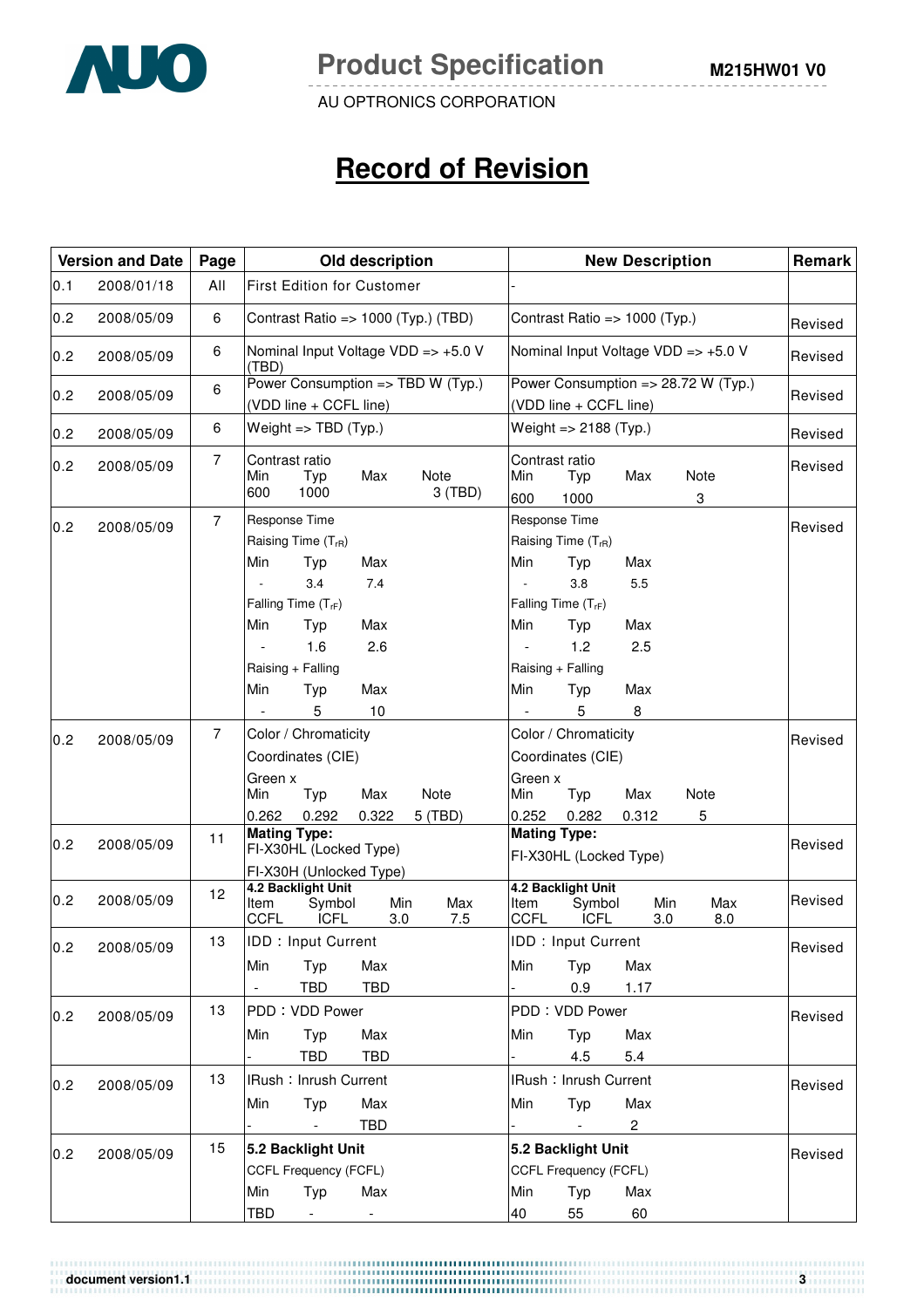

# **Product Specification** M215HW01 V0

AU OPTRONICS CORPORATION

|     | 2008/05/09 | 15 | Note 1:<br>Note 1:                                                                                                                                                                                                                                                                                                                                                                                                                                                                                                                                                                                                                                                                                                                                                                                                                                                                                                | Revised |
|-----|------------|----|-------------------------------------------------------------------------------------------------------------------------------------------------------------------------------------------------------------------------------------------------------------------------------------------------------------------------------------------------------------------------------------------------------------------------------------------------------------------------------------------------------------------------------------------------------------------------------------------------------------------------------------------------------------------------------------------------------------------------------------------------------------------------------------------------------------------------------------------------------------------------------------------------------------------|---------|
| 0.2 |            |    | *2<br>It is recommended to check the<br>*2 In case of using an inverter other than<br>listed, it is recommended to check the<br>inverter carefully. Sometimes, interfering<br>inverter carefully. Sometimes, interfering<br>noise stripes appear on the screen, and<br>noise stripes appear on the screen, and<br>substandard luminance or flicker at low<br>substandard luminance or flicker at low<br>power may happen.<br>power may happen.<br>*6 For designing CCFL current, it is highly<br>recommanded to use symmetric and<br>consistent sinusoidal wave for each CCFL<br>input current with asymmetric ration of 10%<br>or less in both postive area and negative<br>area (ie. $0.9^{\star}\sqrt{2}^{\star}$ I <sub>rms</sub> < I <sub>1</sub> & I <sub>2</sub> < $1.1^{\star}\sqrt{2}^{\star}$ I <sub>rms</sub> )<br>as refer to the following diagram, otherwise<br>proper CCFL functionality cannot be |         |
|     |            |    | guarantied.                                                                                                                                                                                                                                                                                                                                                                                                                                                                                                                                                                                                                                                                                                                                                                                                                                                                                                       |         |
| 0.2 | 2008/05/09 | 19 | <b>6.4 Timing Characteristics</b><br><b>6.4 Timing Characteristics</b><br>Min<br>Max<br>Item<br>Min<br>Max<br>Item<br>Typ<br>Typ<br>Data CLK<br>72<br>55<br>90<br>Data CLK<br>40<br>90<br>75                                                                                                                                                                                                                                                                                                                                                                                                                                                                                                                                                                                                                                                                                                                      | Revised |
|     |            |    | H-section<br>H-section<br>Period<br>1010<br>1050<br>2047<br>Period<br>1034<br>2047<br>1060<br>50<br>90<br>1087<br>681<br>Blanking<br>74<br>100<br>Blanking<br>V-section<br>V-section<br>Period<br>1130<br>Period<br>1108<br>2047<br>1088<br>1120<br>2047<br>967<br>Blanking<br>28<br>50<br>255<br>Blanking<br>8<br>40                                                                                                                                                                                                                                                                                                                                                                                                                                                                                                                                                                                             |         |
| 0.2 | 2008/05/09 | 22 | 7.1 TFT LCD Module<br>7.1 TFT LCD Module<br>Mating Housing Part Number<br>Mating Housing Part Number<br>FI-X30HL (Locked Type)<br>FI-X30HL (Locked Type)<br>FI-X30H (Unlocked Type)                                                                                                                                                                                                                                                                                                                                                                                                                                                                                                                                                                                                                                                                                                                               | Revised |
| 0.2 | 2008/05/09 | 23 | 7.2.1 Signal for Lamp connector<br>7.2.1 Signal for Lamp connector<br><b>Lower Connector No. CN3</b><br><b>Lower Connector No. CN3</b><br>Pin No. $1 \equiv$ Pink<br>Pin No. $1 \Rightarrow$ Blue<br>Pin No. $2 \Rightarrow$ White<br>Pin No. $2 \Rightarrow$ Black<br><b>Lower Connector No. CN4</b><br><b>Lower Connector No. CN4</b><br>Pin No. $1 \equiv$ Pink<br>$Pin No. 1 = > Blue$<br>Pin No. $2 \Rightarrow$ White<br>Pin No. $2 \Rightarrow$ Black                                                                                                                                                                                                                                                                                                                                                                                                                                                      | Revised |
| 0.2 | 2008/05/09 | 25 | 9.0 Shipping Label<br>9.0 Shipping Label<br>Note 3: For China RoHS compatible<br>Note 3: The Green Mark will be<br>presented only when the green<br>products, AUO will add <b>16</b> for<br>documents have been ready by AUO<br>Internal Green Team.<br>identification.<br>Note 4: The Green Mark will be presented<br>only when the green documents have been<br>ready by AUO Internal Green Team.                                                                                                                                                                                                                                                                                                                                                                                                                                                                                                               | Revised |
| 0.2 | 2008/05/09 | 26 | <b>10.0 Mechanical Characteristics</b><br><b>10.0 Mechanical Characteristics</b>                                                                                                                                                                                                                                                                                                                                                                                                                                                                                                                                                                                                                                                                                                                                                                                                                                  | Revised |
|     |            |    | Version 0.1<br>Version 0.2                                                                                                                                                                                                                                                                                                                                                                                                                                                                                                                                                                                                                                                                                                                                                                                                                                                                                        |         |
| 1.0 | 2008/06/12 |    | <b>Preliminary Specification</b><br><b>Final specification</b><br>Version 0.2<br>Version 1.0                                                                                                                                                                                                                                                                                                                                                                                                                                                                                                                                                                                                                                                                                                                                                                                                                      |         |
| 1.1 | 2008/08/01 | 6  | This specification applies to the 21.5<br>This specification applies to the 21.5<br>inch-wide Color a-Si TFT-LCD Module<br>inch-wide Color a-Si TFT-LCD Module<br>M215HW01. The display supports the<br>M215HW01. The display supports the Full<br>WUXGA - 1920(H) x 1080(V) screen<br>$HD - 1920(H) \times 1080(V)$ screen format and<br>format and 16.7M colors (RGB 6-bits +<br>16.7M colors (RGB 6-bits + Hi-FRC data).<br>Hi-FRC data).                                                                                                                                                                                                                                                                                                                                                                                                                                                                      | Revised |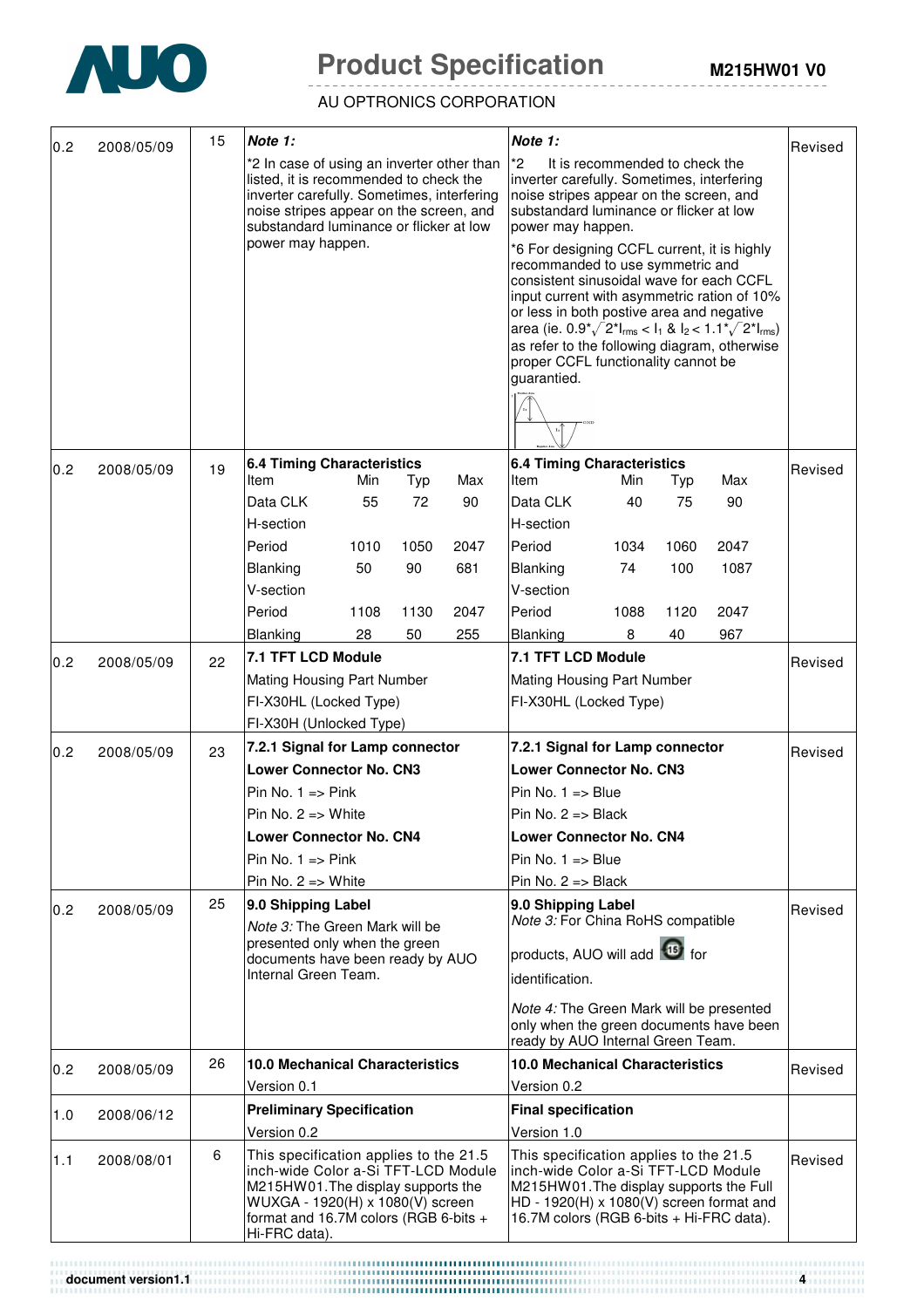

**document version1.1 5** 

#### **1.0 Handling Precautions**

- 1) Since front polarizer is easily damaged, pay attention not to scratch it.
- 2) Be sure to turn off power supply when inserting or disconnecting from input connector.
- 3) Wipe off water drop immediately. Long contact with water may cause discoloration or spots.
- 4) When the panel surface is soiled, wipe it with absorbent cotton or other soft cloth.
- 5) Since the panel is made of glass, it may break or crack if dropped or bumped on hard surface.
- 6) Since CMOS LSI is used in this module, take care of static electricity and insure human earth when handling.
- 7) Do not open or modify the Module Assembly.
- 8) Do not press the reflector sheet at the back of the module to any directions.
- 9) In case if a Module has to be put back into the packing container slot after once it was taken out from the container, do not press the center of the CCFL reflector edge. Instead, press at the far ends of the CCFL Reflector edge softly. Otherwise the TFT Module may be damaged.
- 10) At the insertion or removal of the Signal Interface Connector, be sure not to rotate nor tilt the Interface Connector of the TFT Module.
- 11) After installation of the TFT Module into an enclosure, do not twist nor bend the TFT Module even momentary. At designing the enclosure, it should be taken into consideration that no bending/twisting forces are applied to the TFT Module from outside. Otherwise the TFT Module may be damaged.
- 12) Cold cathode fluorescent lamp in LCD contains a small amount of mercury. Please follow local ordinances or regulations for disposal.
- 13) Small amount of materials having no flammability grade is used in the LCD module. The LCD module should be supplied by power complied with requirements of Limited Power Source (IEC60950 or UL1950), or be applied exemption.
- 14) The LCD module is designed so that the CCFL in it is supplied by Limited Current Circuit (IEC60950 or UL1950). Do not connect the CCFL in Hazardous Voltage Circuit.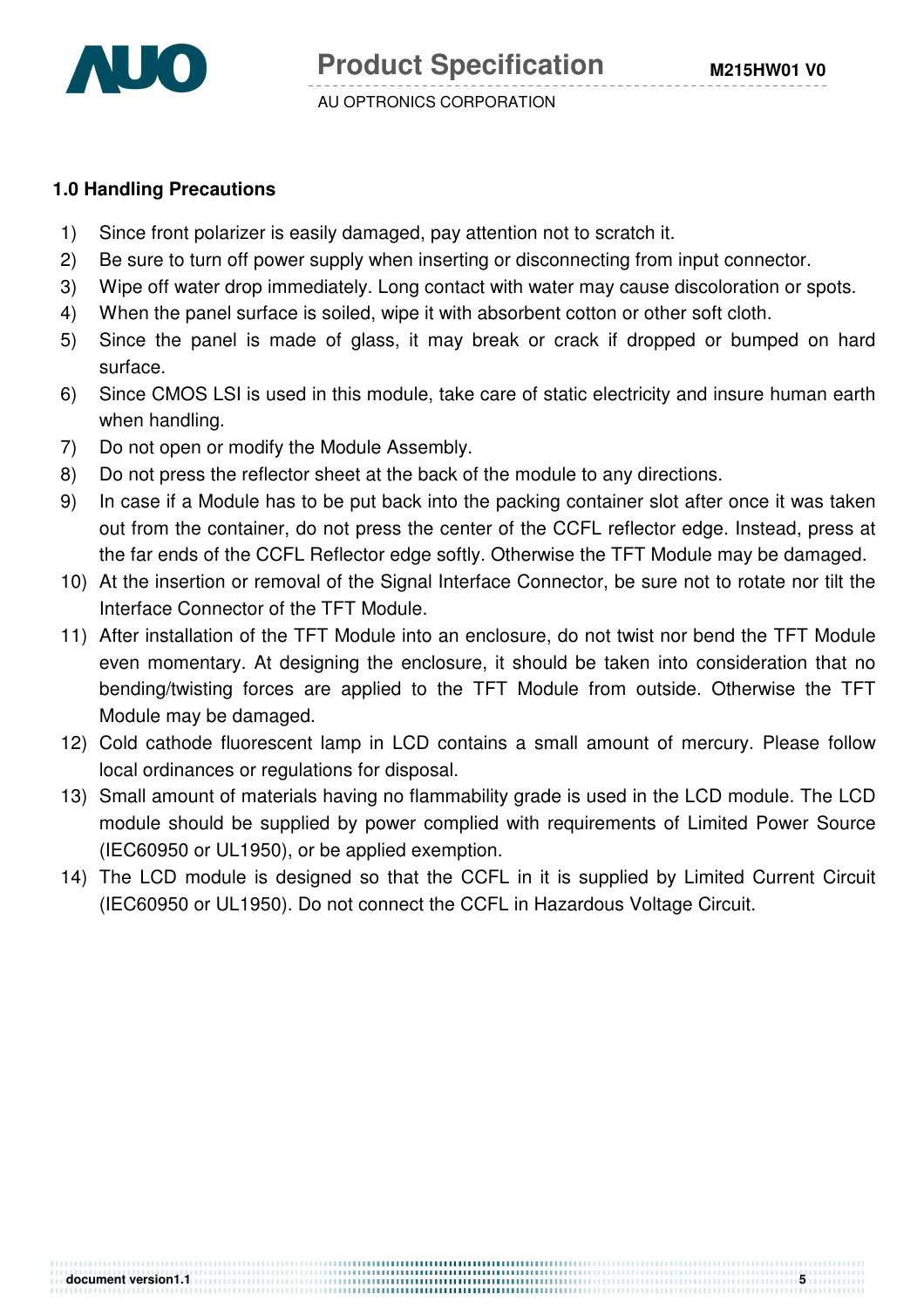



#### **2.0 General Description**

This specification applies to the 21.5 inch-wide Color a-Si TFT-LCD Module M215HW01.The display supports the Full HD - 1920(H) x 1080(V) screen format and 16.7M colors (RGB 6-bits + Hi-FRC data). All input signals are 2-channel LVDS interface and this module doesn't contain an inverter board for backlight.

#### **2.1 Display Characteristics**

The following items are characteristics summary on the table under  $25^{\circ}$  condition:

| <b>ITEMS</b>                 | <b>Unit</b>                | <b>SPECIFICATIONS</b>                             |
|------------------------------|----------------------------|---------------------------------------------------|
| Screen Diagonal              | [mm]                       | 546.86(21.53")                                    |
| <b>Active Area</b>           | [mm]                       | 476.64 (H) x 268.11 (V)                           |
| Pixels H x V                 |                            | 1920(x3) x 1080                                   |
| <b>Pixel Pitch</b>           | [um]                       | 248.25 (per one triad) × 248.25                   |
| Pixel Arrangement            |                            | R.G.B. Vertical Stripe                            |
| Display Mode                 |                            | TN Mode, Normally White                           |
| White Luminance (Center)     | $\lceil cd/m^2 \rceil$     | $\overline{300}$ cd/m <sup>2</sup> (Typ.)         |
| <b>Contrast Ratio</b>        |                            | 1000 (Typ.)                                       |
| <b>Optical Response Time</b> | [msec]                     | 5ms (Typ., on/off)                                |
| Nominal Input Voltage VDD    | [Volt]                     | $+5.0 V$                                          |
| <b>Power Consumption</b>     | [Watt]                     | 28.72W (Typ.)                                     |
| (VDD line + CCFL line)       |                            | (without inverter, all black pattern)             |
| Weight                       | [Grams]                    | 2188 (Typ.)                                       |
| <b>Physical Size</b>         | [mm]                       | $495.6(W) \times 292.2(H) \times 16.35(D)$<br>typ |
| <b>Electrical Interface</b>  |                            | Dual channel LVDS                                 |
| <b>Support Color</b>         |                            | 16.7M colors (RGB 6-bit + Hi FRC)                 |
| <b>Surface Treatment</b>     |                            | Anti-Glare, 3H                                    |
| <b>Temperature Range</b>     |                            |                                                   |
| Operating                    | [°C]                       | 0 to $+50$                                        |
| Storage (Shipping)           | $\mathop{\rm l}{\rm ^oCl}$ | $-20$ to $+60$                                    |
| RoHS Compliance              |                            | RoHS Compliance                                   |

................................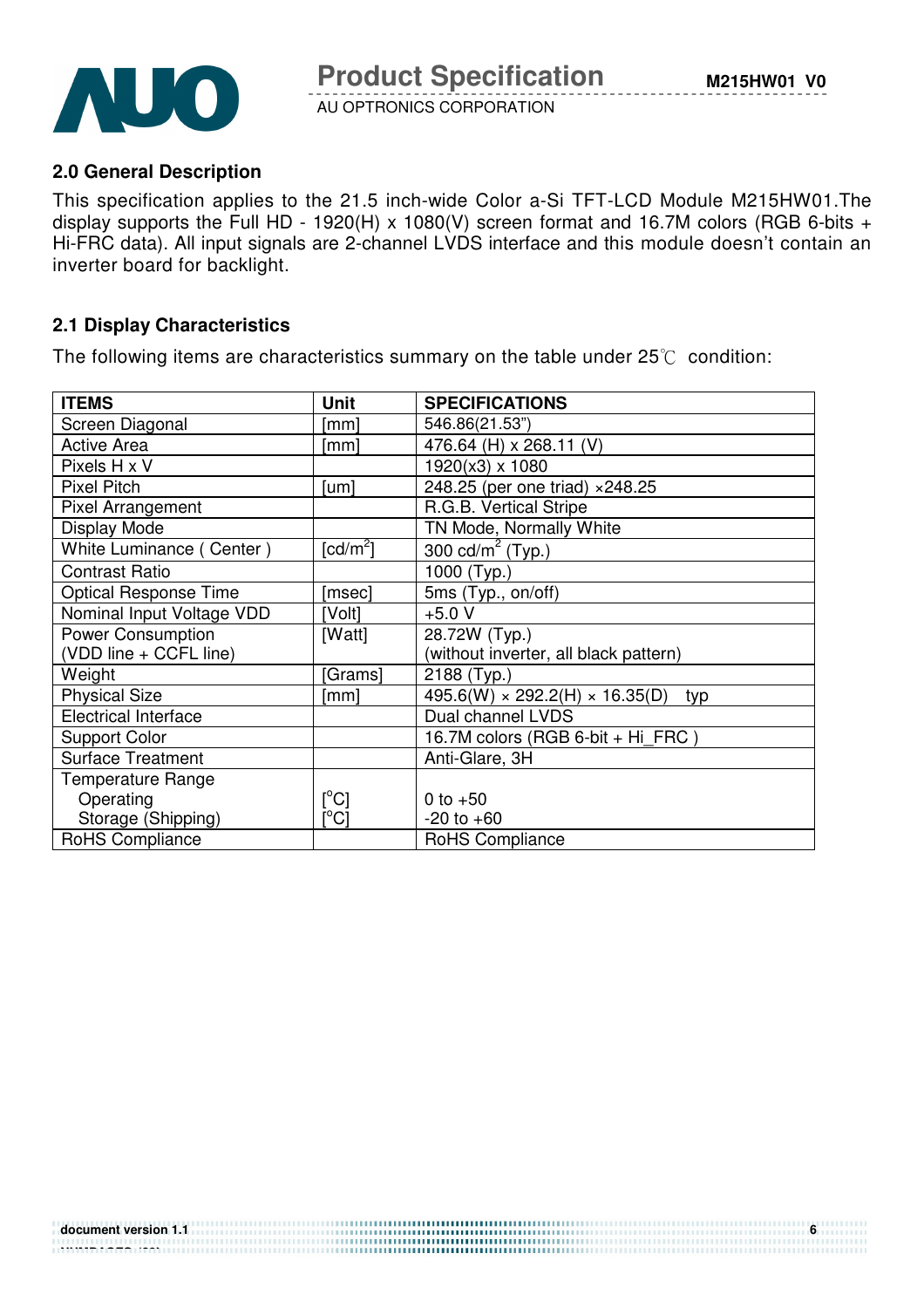

**Product Specification** 

AU OPTRONICS CORPORATION

## **2.2 Optical Characteristics**

The optical characteristics are measured under stable conditions at  $25^{\circ}$ C:

| Item                          | <b>Unit</b> | <b>Conditions</b>                            | Min.                         | Typ.  | Max.                     | <b>Note</b>                |
|-------------------------------|-------------|----------------------------------------------|------------------------------|-------|--------------------------|----------------------------|
| Viewing Angle                 | [degree]    | (Right)<br>Horizontal<br>$CR = 10$<br>(Left) | 150                          | 170   |                          |                            |
|                               |             | (Up)<br>Vertical<br>$CR = 10$<br>(Down)      | 140                          | 160   | $\overline{\phantom{a}}$ | $\overline{2}$             |
| Contrast ratio                |             | <b>Normal Direction</b>                      | 600                          | 1000  | $\overline{\phantom{a}}$ | $\boldsymbol{\mathcal{S}}$ |
|                               |             | Raising Time (T <sub>rR</sub> )              | $\qquad \qquad \blacksquare$ | 3.8   | 5.5                      |                            |
| Response Time                 | [msec]      | Falling Time $(T_{\text{rf}})$               | $\overline{\phantom{a}}$     | 1.2   | 2.5                      | 4                          |
|                               |             | Raising + Falling                            | $\overline{\phantom{0}}$     | 5     | 8                        |                            |
|                               |             | Red x                                        | 0.618                        | 0.648 | 0.678                    |                            |
|                               |             | Red y                                        | 0.309                        | 0.339 | 0.369                    |                            |
| Color / Chromaticity          |             | Green x                                      | 0.252                        | 0.282 | 0.312                    |                            |
| Coordinates (CIE)             |             | Green y                                      | 0.573                        | 0.603 | 0.633                    |                            |
|                               |             | Blue x                                       | 0.113                        | 0.143 | 0.173                    | 5                          |
|                               |             | Blue y                                       | 0.040                        | 0.070 | 0.100                    |                            |
|                               |             | White x                                      | 0.283                        | 0.313 | 0.343                    |                            |
| Color Coordinates (CIE) White |             | White y                                      | 0.299                        | 0.329 | 0.359                    |                            |
| <b>Central Luminance</b>      | [ $cd/m2$ ] |                                              | 240                          | 300   | $\overline{\phantom{a}}$ | 6                          |
| Luminance Uniformity          | [%]         |                                              | 75                           | 80    |                          | $\overline{7}$             |
| Crosstalk (in 60Hz)           | [%]         |                                              |                              |       | 1.5                      | 8                          |
| Flicker                       | dB          |                                              |                              |       | $-20$                    | $\pmb{g}$                  |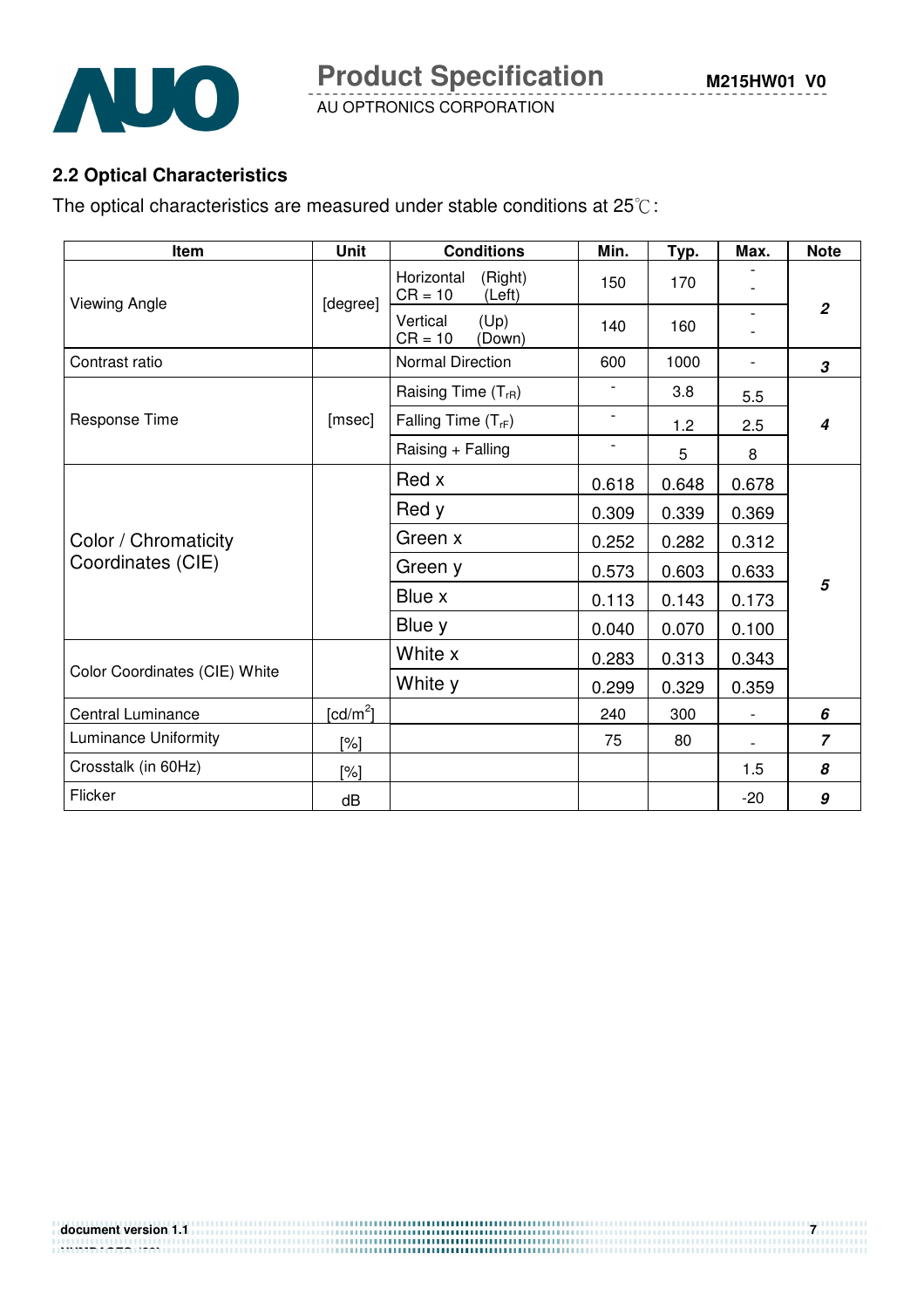

**NUMPAGES |29}**

AU OPTRONICS CORPORATION

#### **Note 1: Measurement method**

The LCD module should be stabilized at given temperature for 30 minutes to avoid abrupt temperature change during measuring (at surface  $35^{\circ}$ ). In order to stabilize the luminance, the measurement should be executed after lighting Backlight for 30 minutes in a stable, windless and dark room.



## **Note 2: Definition of viewing angle** measured by ELDIM (EZContrast 88)

Viewing angle is the measurement of contrast ratio  $\geq$  10, at the screen center, over a 180° horizontal and 180° vertical range (off-normal viewing angles). The 180° viewing angle range is broken down as follows; 90° (θ) horizontal left and right and 90° (Φ) vertical, high (up) and low (down). The measurement direction is typically perpendicular to the display surface with the screen rotated about its center to develop the desired measurement viewing angle.

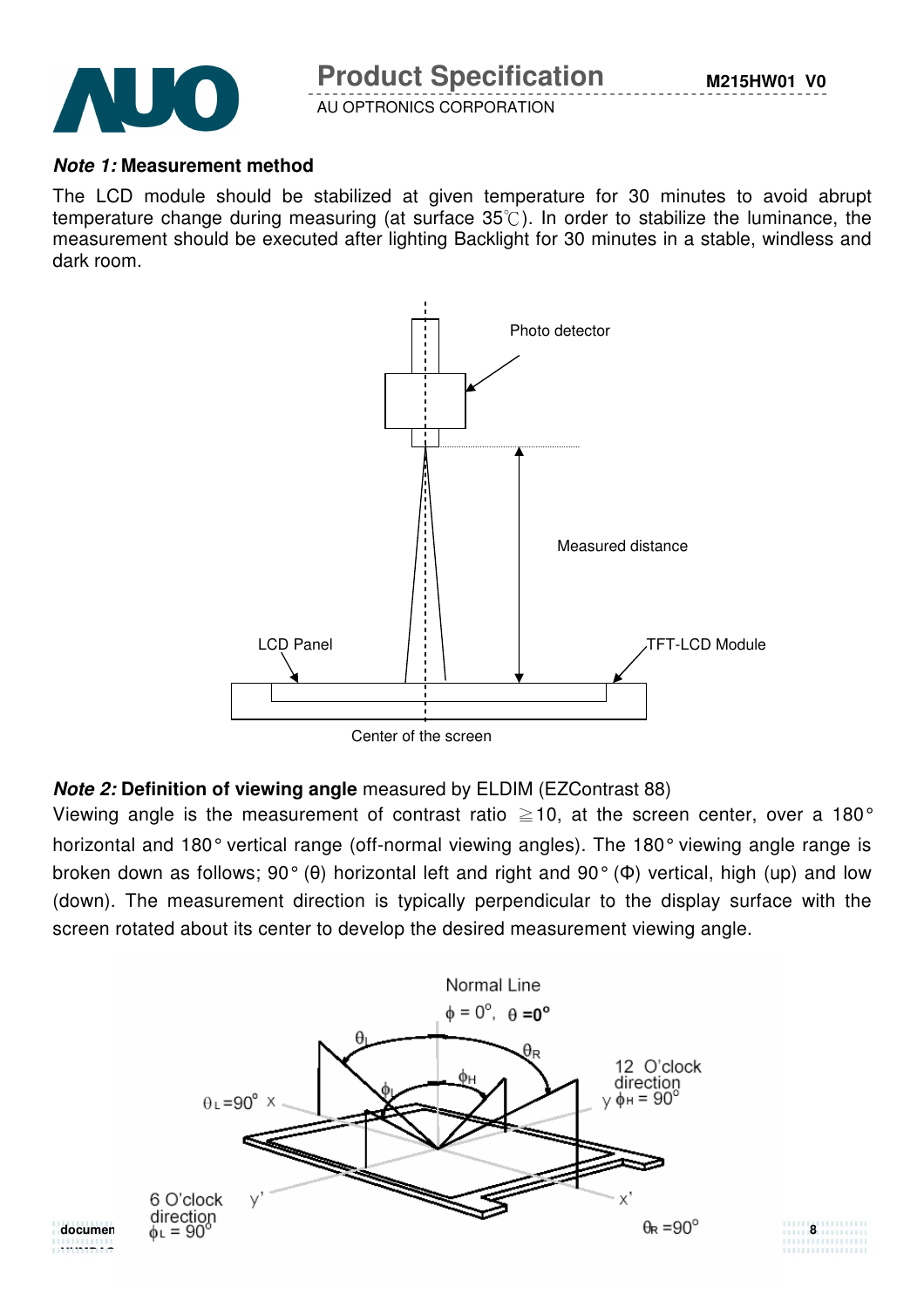



## **Note 3: Contrast ratio is** measured by TOPCON SR-3

## **Note 4: Definition of Response time** measured by Westar TRD-100A

The output signals of photo detector are measured when the input signals are changed from "Full Black" to "Full White" (rising time,  $Tr_R$ ), and from "Full White" to "Full Black" (falling time,  $Tr_F$ ), respectively. The response time is interval between the 10% and 90% (1 frame at 60 Hz) of amplitudes.



 $Tr_R$  +  $Tr_F$  = 5 msec (typ.).

Algorithm: | Gray Level A – Gray Level B |  $\geq$  16, then the average gray to gray response time is 2 ms,

 $(F = 60$  Hz).

**Note 5: Color chromaticity and coordinates (CIE) is** measured by TOPCON SR-3

**Note 6: Central luminance is** measured by TOPCON SR-3

**Note 7: Luminance uniformity of these 9 points is defined as below and** measured by TOPCON SR-3

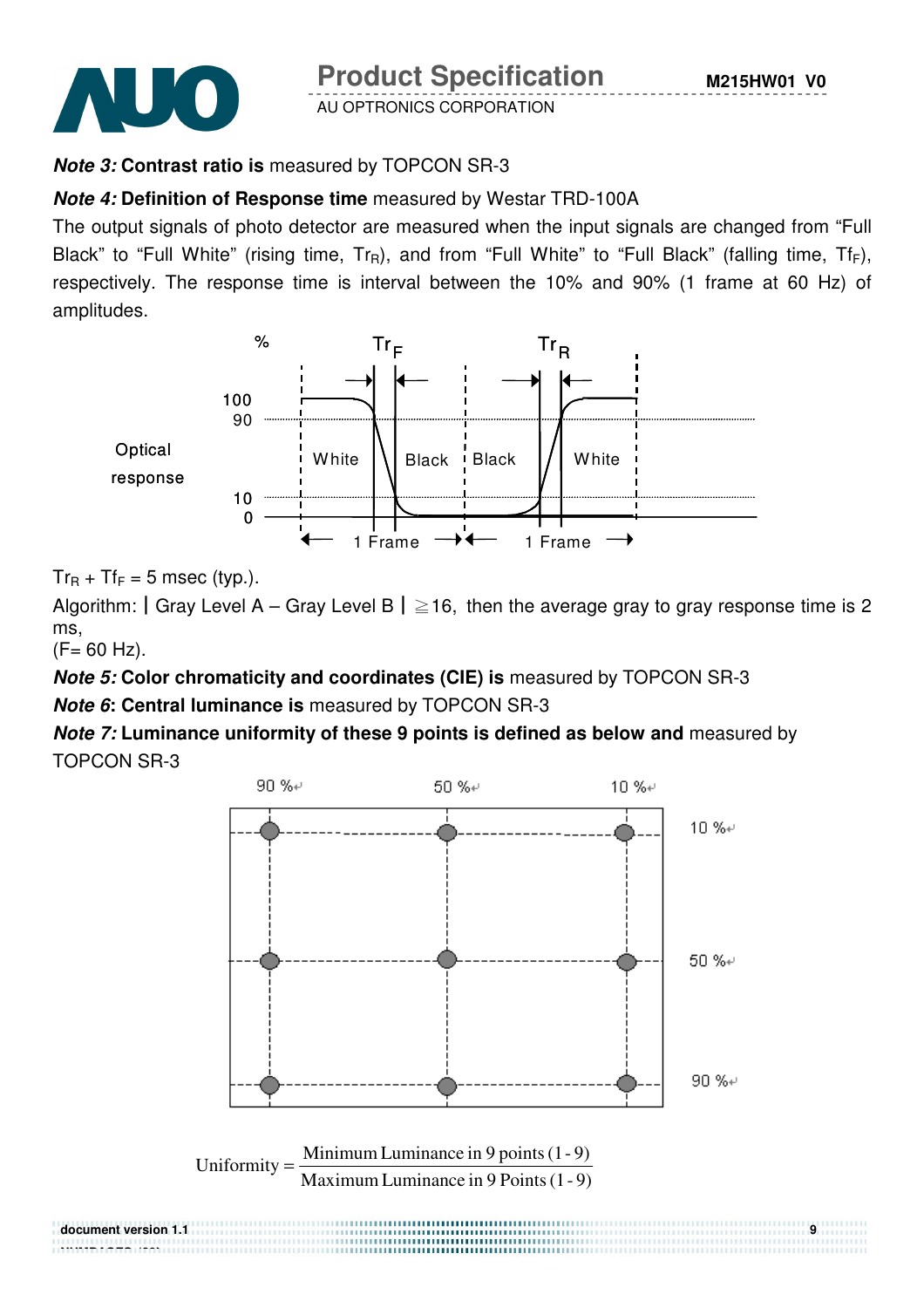

## **Note 8: Crosstalk is defined as below and** measured by TOPCON SR-3

 $CT = | YB - YA | / YA \times 100 (%)$ 

**Where** 

**NUMPAGES |29}**

- YA = Luminance of measured location without gray level 0 pattern (cd/m2)
- YB = Luminance of measured location with gray level 0 pattern (cd/m2)



## **Note 9: Test Patern: Subchecker Pattern** measured by TOPCON SR-3



Method: Record dBV & DC value with TRD-100



**document version 1.1** 10 **10**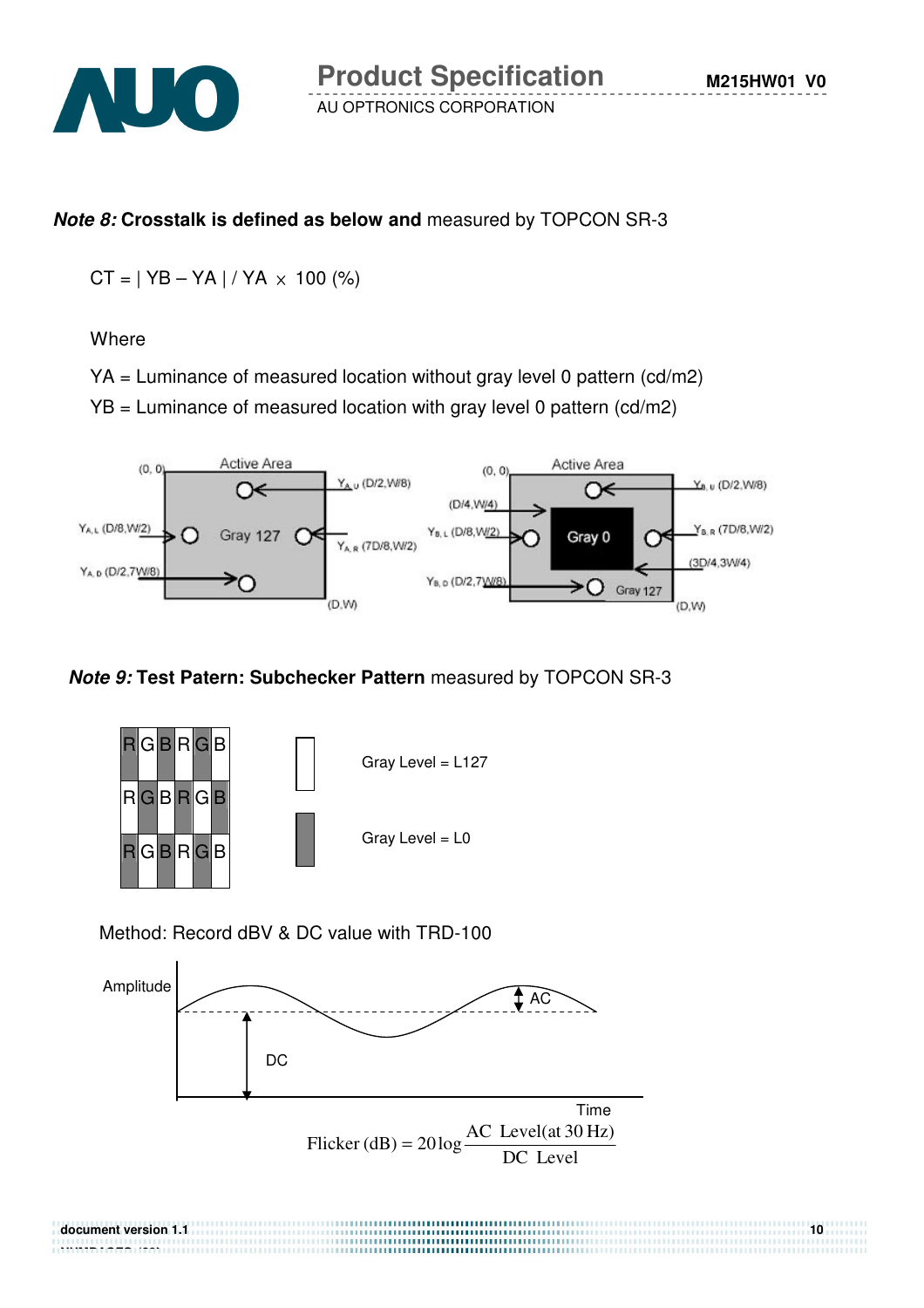

**M215HW01 V0**

AU OPTRONICS CORPORATION

## **3.0 Functional Block Diagram**

The following diagram shows the functional block of the 21.5 inch Color TFT-LCD Module:



#### **I/F PCB Interface:**

FI-XB30SSRL-HF16 (JAE) or AL230F-A0G1D-P(P-TWO)

## **Mating Type:**

FI-X30HL (Locked Type)

| document version 1.1 |  |
|----------------------|--|
|                      |  |
| . <del>. .</del>     |  |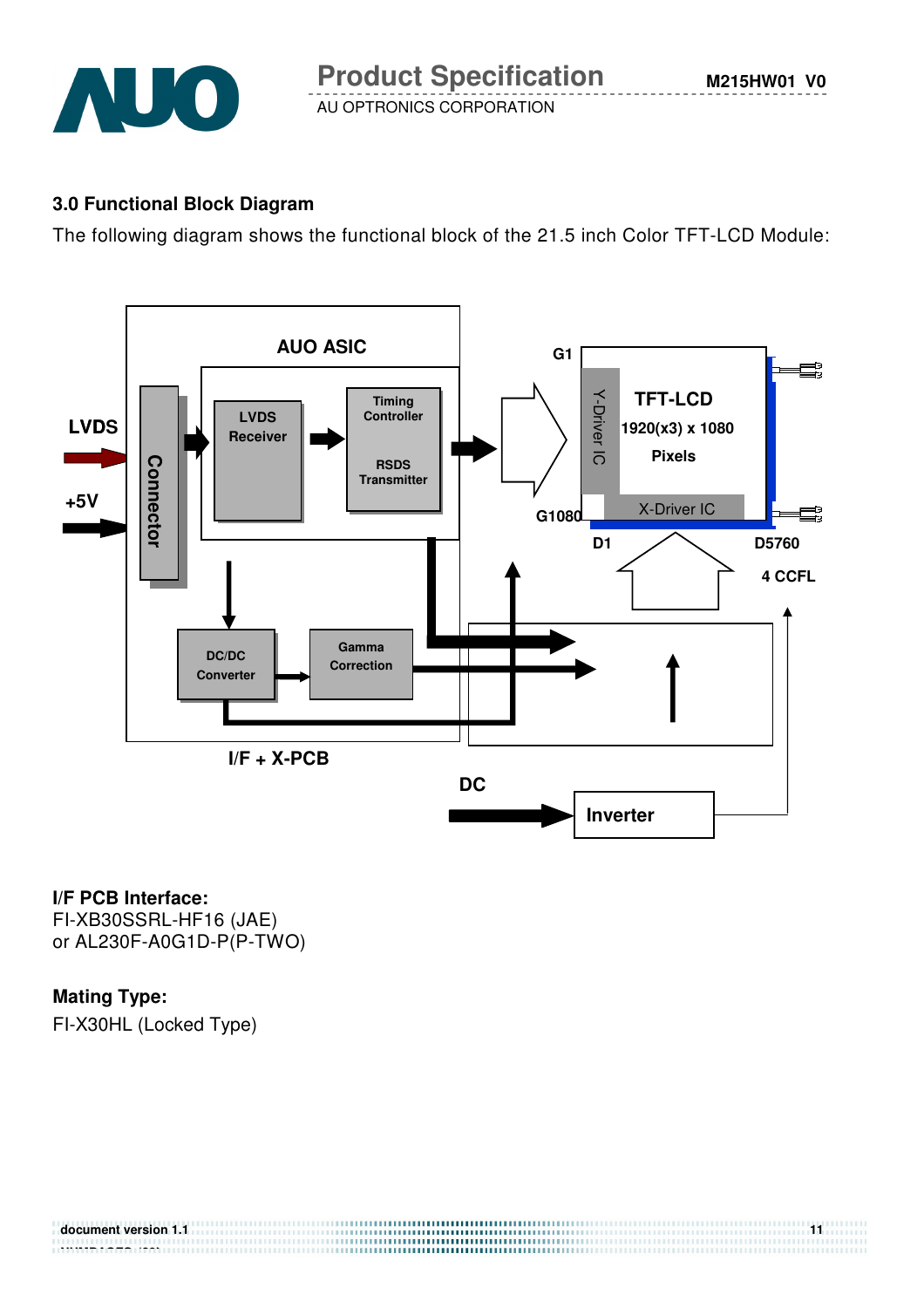

**M215HW01 V0**

AU OPTRONICS CORPORATION

## **4.0 Absolute Maximum Ratings**

Absolute maximum ratings of the module are as following:

#### **4.1 TFT LCD Module**

| <b>Item</b>                | Symbol | Min | Max | Unit   | <b>Conditions</b> |
|----------------------------|--------|-----|-----|--------|-------------------|
| Logic/LCD Drive<br>Voltage | VDD    |     | 5.5 | [Volt] | <b>Note 1,2</b>   |

#### **4.2 Backlight Unit**

| ltem                | Svmbol      | Min | Max | Unit     | <b>Conditions</b> |
|---------------------|-------------|-----|-----|----------|-------------------|
| <b>CCFL Current</b> | <b>ICFL</b> | 3.0 | 8.0 | [mA] rms | <b>Note 1,2</b>   |

## **4.3 Absolute Ratings of Environment**

| <b>Item</b>                  | Symbol     | Min.  | Max.  | <b>Unit</b>                  | <b>Conditions</b> |
|------------------------------|------------|-------|-------|------------------------------|-------------------|
| <b>Operating Temperature</b> | TOP        | 0     | $+50$ | $\mathsf{I}^\circ\mathsf{C}$ |                   |
| <b>Operation Humidity</b>    | <b>HOP</b> | 5     | 90    | [%RH]                        |                   |
| Storage Temperature          | TST        | $-20$ | $+60$ | $\mathop{\rm [^{\circ}Cl}$   | Note 3            |
| <b>Storage Humidity</b>      | <b>HST</b> | 5     | 90    | [%RH]                        |                   |

#### **Note 1:** With in Ta (25°C)

**Note 2:** Permanent damage to the device may occur if exceeding maximum values **Note 3:** For quality perfermance, please refer to AUO IIS(Incoming Inspection Standard).

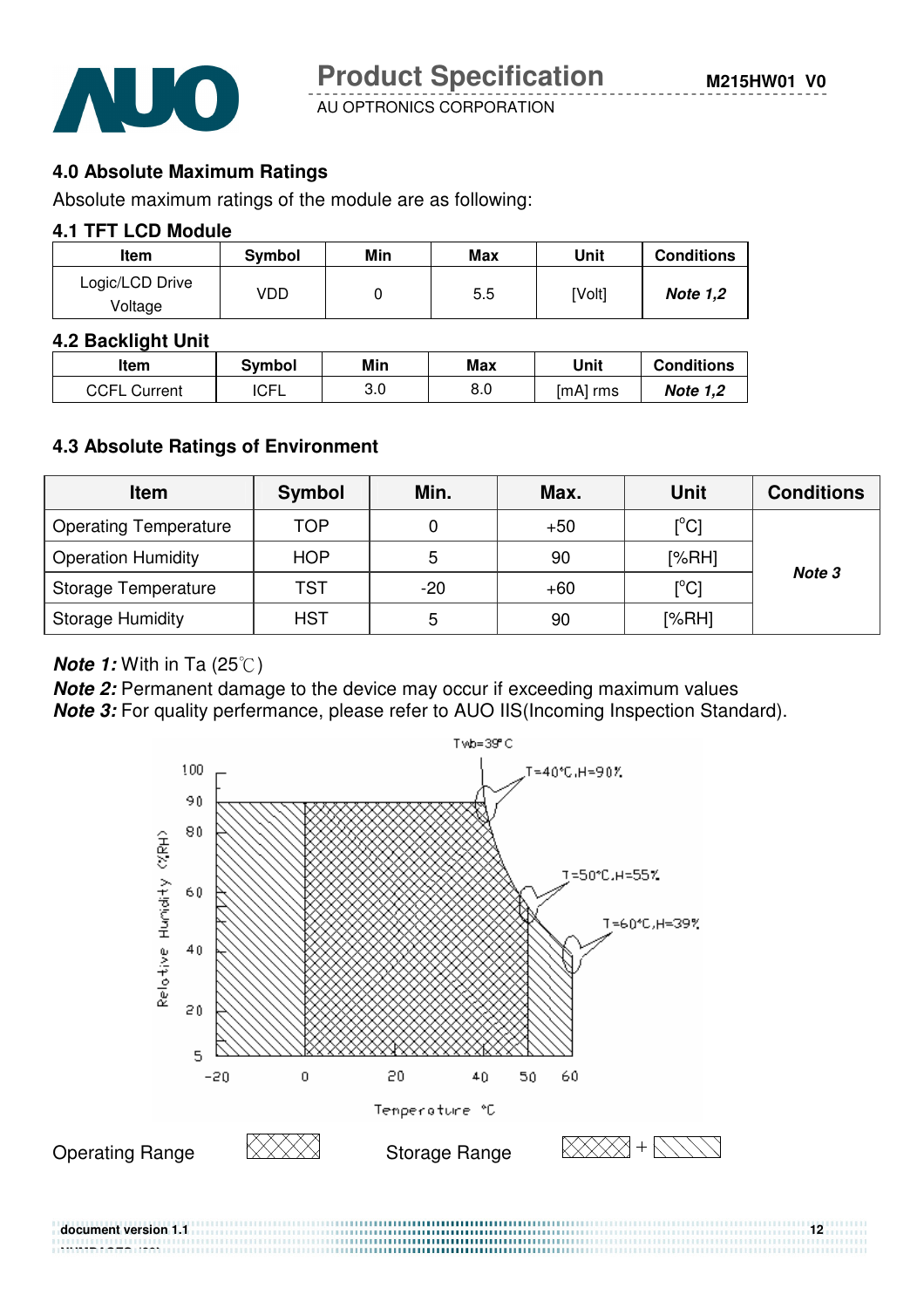

**5.0 Electrical characteristics** 

#### **5.1 TFT LCD Module**

#### **5.1.1 Power Specification**

Input power specifications are as following:

| Symbol       | <b>Parameter</b>                            | Min                      | Typ | Max            | Unit       | <b>Conditions</b>                             |
|--------------|---------------------------------------------|--------------------------|-----|----------------|------------|-----------------------------------------------|
| <b>VDD</b>   | Logic/LCD Drive<br>Voltage                  | 4.5                      | 5.0 | 5.5            | [Volt]     | l+/-10%                                       |
| <b>IDD</b>   | Input Current                               | $\blacksquare$           | 0.9 | 1.17           | [A]        | VDD= 5.0V, All Black Pattern<br>At 75Hz, +30% |
| <b>PDD</b>   | <b>VDD Power</b>                            | $\overline{\phantom{a}}$ | 4.5 | 5.4            | [Watt]     | VDD= 5.0V, All Black Pattern<br>At 75Hz       |
| <b>IRush</b> | Inrush Current                              | $\overline{\phantom{a}}$ |     | $\overline{2}$ | [A]        | Note 1                                        |
| VDDrp        | Allowable Logic/LCD<br>Drive Ripple Voltage | $\overline{a}$           |     | 300            | $[mV]$ p-p | VDD= 5.0V, All Black Pattern<br>At 75Hz       |

#### **Note 1:** Measurement conditions:

The duration of rising time of power input is 470us.

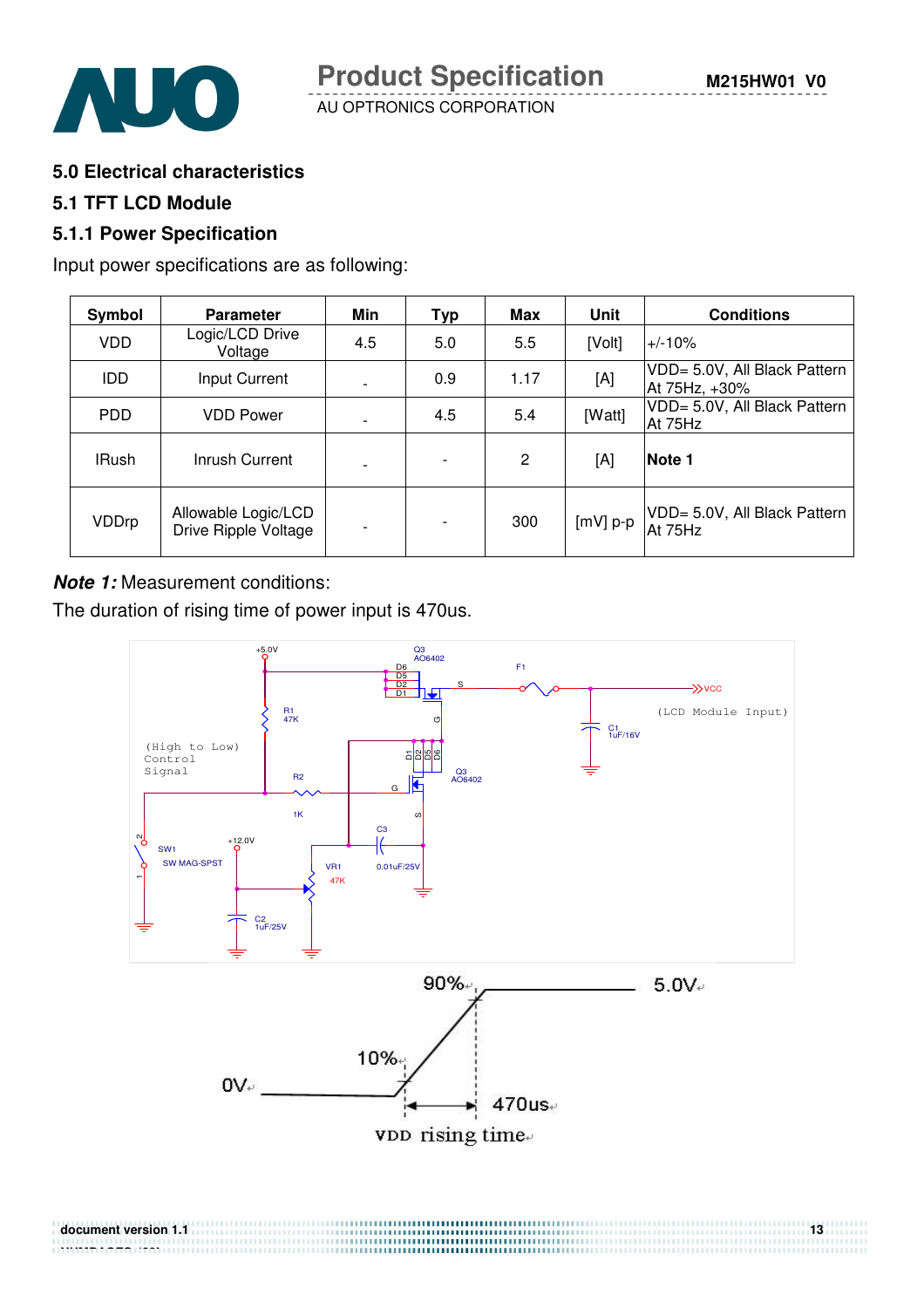

## **5.1.2 Signal Electrical Characteristics**

Input signals shall be low or Hi-Z state when VDD is off. Please refer to specifications of SN75LVDS82DGG (Texas Instruments) in detail.

Characteristics of each signal are as following:

| <b>Symbol</b>           | <b>Parameter</b>                                          |                          | Typ   | Max    | Units | <b>Condition</b>        |
|-------------------------|-----------------------------------------------------------|--------------------------|-------|--------|-------|-------------------------|
| Differential Input High |                                                           |                          | $+50$ |        |       | $VICM = 1.2V$           |
| <b>VTH</b>              | Threshold                                                 | $\overline{\phantom{a}}$ |       | $+100$ | [mV]  | Note 1                  |
| <b>VTL</b>              | Differential Input Low                                    |                          | $-50$ |        |       | $VICM = 1.2V$           |
|                         | Threshold                                                 | $-100$                   |       |        | [mV]  | Note 1                  |
| <b>VID</b>              | Input Differential Voltage                                | 100                      |       | 600    | [mV]  | Note 1                  |
|                         | Differential Input Common                                 |                          |       |        |       | $VTH-VTL = 200MV (max)$ |
|                         | <b>VICM</b><br>$+1.2$<br>$+1.0$<br>$+1.5$<br>Mode Voltage |                          | [V]   | Note 1 |       |                         |

## **Note 1:** LVDS Signal Waveform

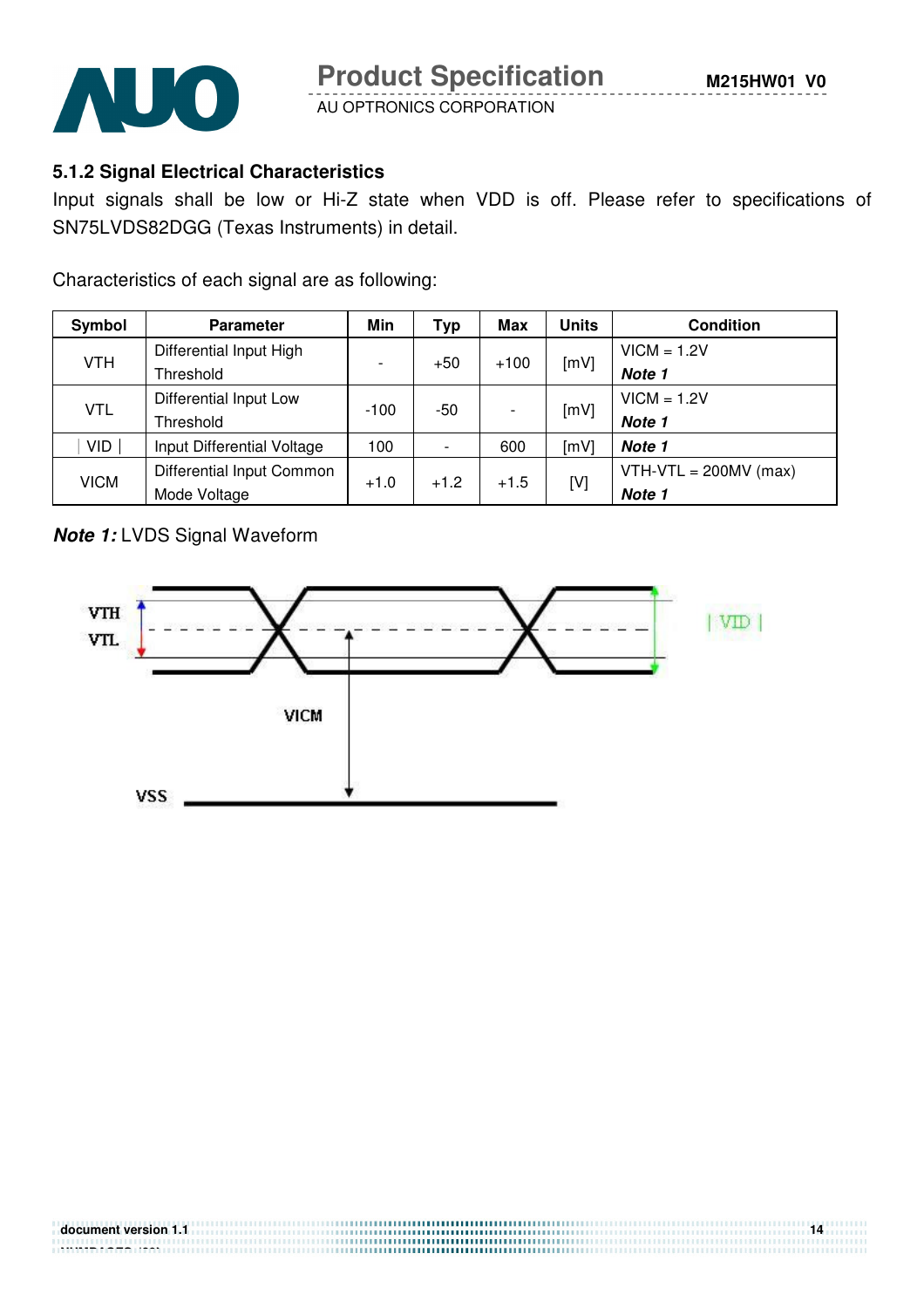

## **5.2 Backlight Unit**

Parameter quideline for CCFL Inverter is under stable conditions at  $25^{\circ}$  (Room Temperature):

| <b>Parameter</b>                                  | Min.   | Typ.                                      | Max. | Unit          | <b>Note</b>    |
|---------------------------------------------------|--------|-------------------------------------------|------|---------------|----------------|
| <b>CCFL Standard Current (ISCFL)</b>              | 7.0    | 7.5                                       | 8.0  | [mA] rms      |                |
| <b>CCFL Operation Current (IRCFL)</b>             | 3.0    | 7.5                                       | 8.0  | $[mA]$ rms    | $\overline{2}$ |
| <b>CCFL Frequency (FCFL)</b>                      | 40     | 55                                        | 60   | [KHz]         | 3, 4           |
| CCFL Ignition Voltage (ViCFL, $Ta = 0^{\circ}C$ ) | 1780   | $\overline{\phantom{a}}$                  |      | [Volt] rms    | 5              |
| CCFL Ignition Voltage (ViCF, $Ta = 25^{\circ}$ C) | 1380   |                                           |      | [Volt] rms    |                |
| <b>CCFL Operation Voltage (VCFL)</b>              |        | 791<br>$(Q\!\!\!\!\!O\!\!\!\!\!C\!7.5mA)$ | 880  | [Volt]<br>rms | 6              |
| <b>CCFL Power Consumption (PCFL)</b>              |        | 23.7                                      | 26.4 | [Watt]        |                |
| CCFL Life Time (LTCFL)                            | 40,000 | 50,000                                    |      | [Hour]        | $\overline{z}$ |

**Note 1:** Typ. values are AUO recommended design values.

\*1 All of characteristics listed are measured under the condition using the AUO test inverter.

- \*2 It is recommended to check the inverter carefully. Sometimes, interfering noise stripes appear on the screen, and substandard luminance or flicker at low power may happen.
- \*3 While designing an inverter, it is suggested to check safety circuit very carefully. Impedance of CCFL, for instance, becomes more than 1 [M ohm] when CCFL is damaged.
- \*4 Generally, CCFL has certain delay time after applying kick-off voltage. It is recommended to keep on applying kick-off voltage for 1 [Sec] until discharge.
- \*5 Reducing CCFL current will increase CCFL discharge voltage and generally increases CCFL discharge frequency. So all the parameters of the inverter should be carefully designed so the inverter will not produce too much leakage current from high-voltage output.
- \*6 For designing CCFL current, it is highly recommanded to use symmetric and consistent sinusoidal wave for each CCFL input current with asymmetric ration of 10% or less in both postive area and negative area (ie.  $0.9^{\circ}\sqrt{2}$ \* $I_{rms}$  <  $I_1$  &  $I_2$  <  $1.1^{\circ}\sqrt{2}$ \* $I_{rms}$ ) as refer to the following diagram, otherwise proper CCFL functionality cannot be guarantied.

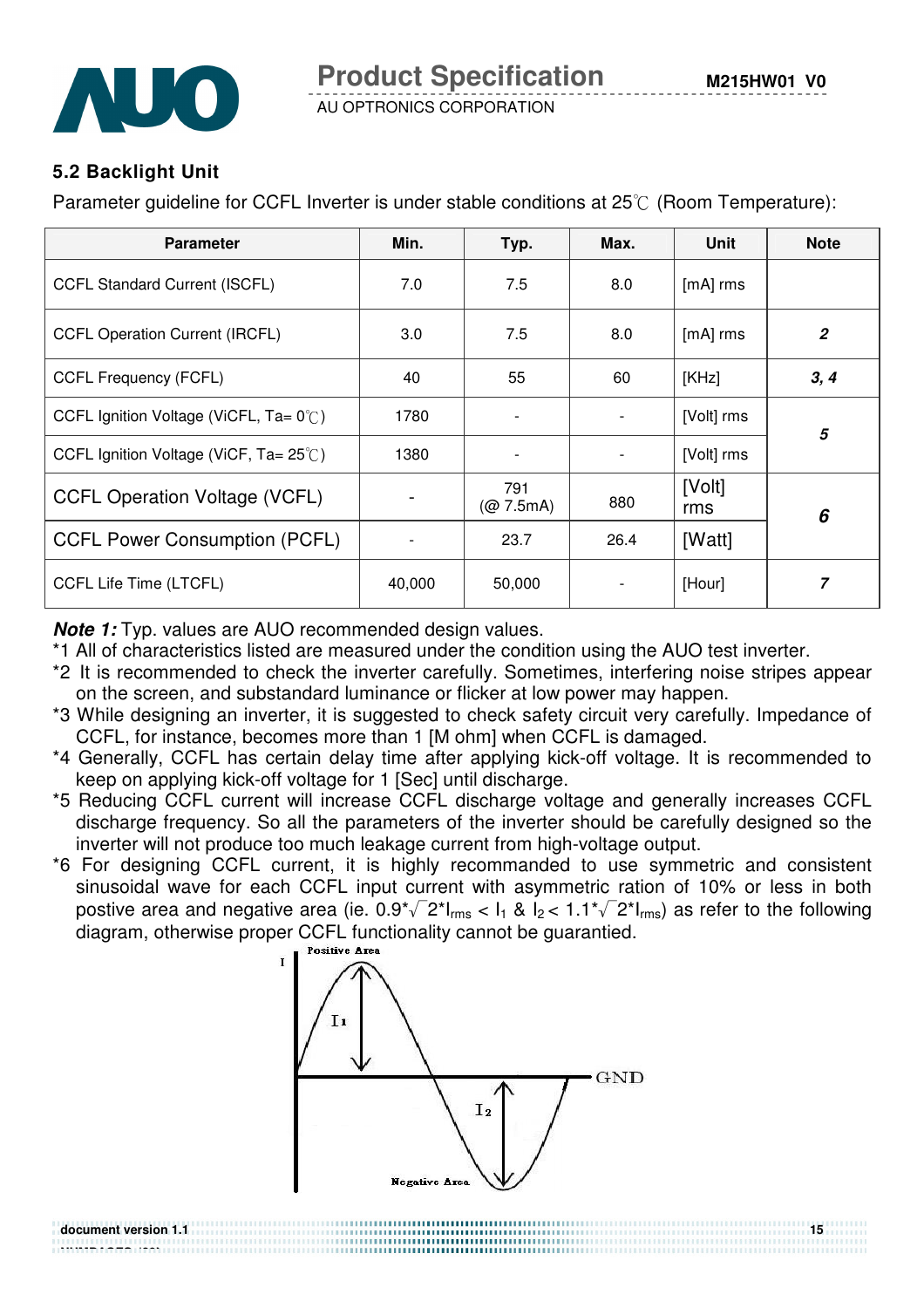

**Product Specification** 

AU OPTRONICS CORPORATION

**Note 2:** CCFL standard current is measured at  $25\pm2^{\circ}$ .

**Note 3:** CCFL discharge frequency should be carefully determined to avoid interference between inverter and TFT LCD.

**Note 4:** The frequency range will not affect lamp life and reliability characteristics.

**Note 5:** CCFL inverter should be able to release power that has generating capacity exceeding 1780 volt. Lamp units need minimum voltage, 1780 Volt, for ignition.

**Note 6:** The variance of CCFL power consumption is  $\pm 10\%$ . (IRCFL  $\times$  VCFL  $\times$  4 = PCFL)

**Note 7:** Definition of life time: brightness becomes 50%. The minimum life time of CCFL unit is on the condition of 7.5mA CCFL current and  $25\pm2^{\circ}$ .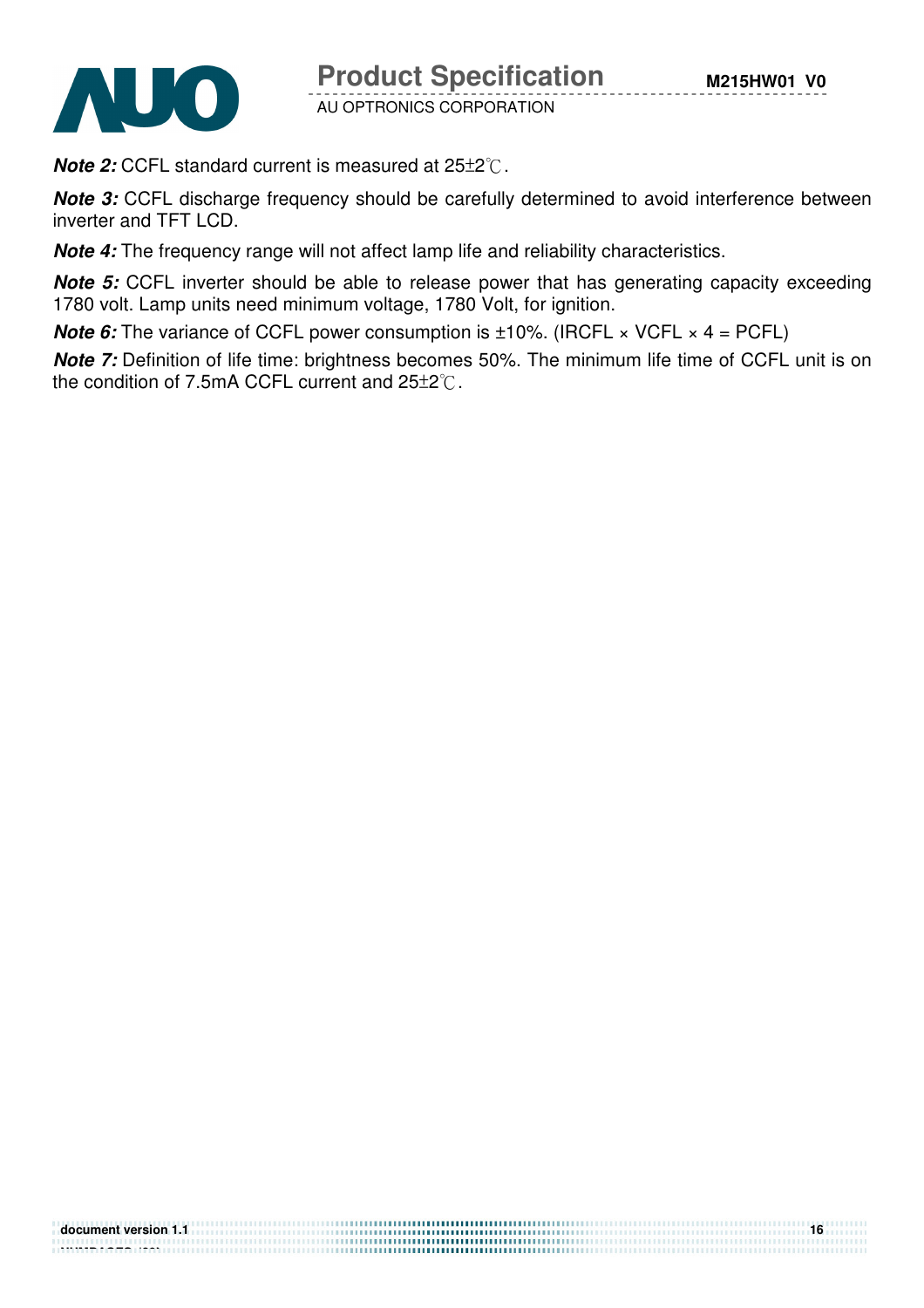

#### **6.0 Signal Characteristic**

#### **6.1 Pixel Format Image**

Following figure shows the relationship of the input signals and LCD pixel format.



## **6.2 The input data format**



**Note 1:** R/G/B data 7:MSB, R/G/B data 0:LSB  $O = "First~Pixel~Data"$   $E = "Second~Pixel~Data"$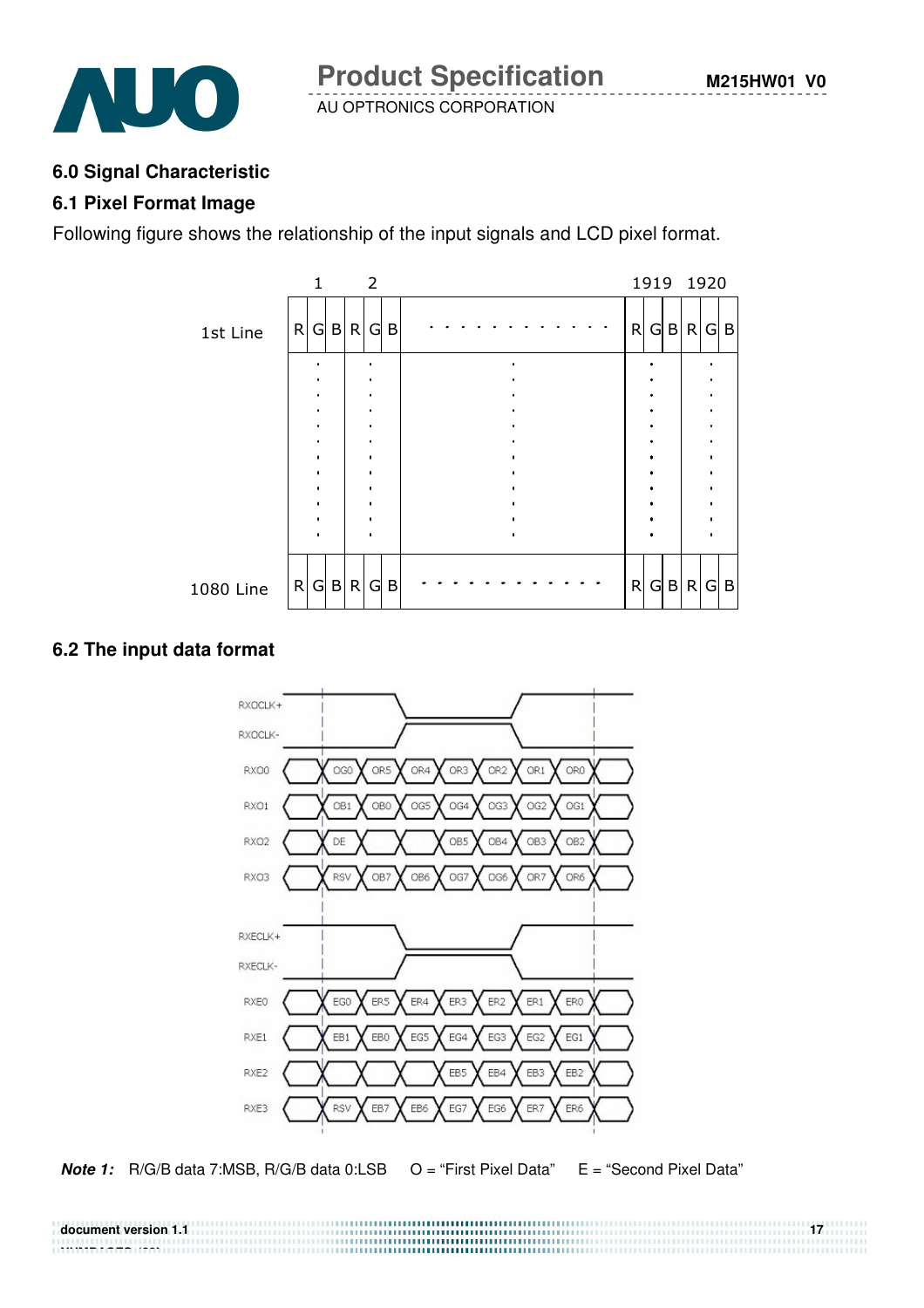

## **6.3 Signal Description**

The module using one LVDS receiver SN75LVDS82(Texas Instruments). LVDS is a differential signal technology for LCD interface and high speed data transfer device. LVDS transmitters shall be SN75LVDS83(negative edge sampling). The first LVDS port(RxOxxx) transmits odd pixels while the second LVDS port(RxExxx) transmits even pixels.

| PIN#            | <b>SIGNAL NAME</b> | <b>DESCRIPTION</b>                                       |
|-----------------|--------------------|----------------------------------------------------------|
| $\vert$ 1       | RxOIN0-            | Negative LVDS differential data input (Odd data)         |
| $\overline{2}$  | RxOIN0+            | Positive LVDS differential data input (Odd data)         |
| 3               | RxOIN1-            | Negative LVDS differential data input (Odd data)         |
| $\overline{4}$  | $RxOIN1+$          | Positive LVDS differential data input (Odd data)         |
| $5\overline{)}$ | RxOIN2-            | Negative LVDS differential data input (Odd data, DSPTMG) |
| 6               | $RxOIN2+$          | Positive LVDS differential data input (Odd data, DSPTMG) |
| 7               | <b>GND</b>         | <b>Power Ground</b>                                      |
| 8               | RxOCLK-            | Negative LVDS differential clock input (Odd clock)       |
| 9               | RxOCLK+            | Positive LVDS differential clock input (Odd clock)       |
| 10              | RxOIN3-            | Negative LVDS differential data input (Odd data)         |
| <u>11</u>       | RxOIN3+            | Positive LVDS differential data input (Odd data)         |
| 12              | RxEIN0-            | Negative LVDS differential data input (Even data)        |
| 13              | $RxEINO+$          | Positive LVDS differential data input (Even data)        |
| 14              | <b>GND</b>         | <b>Power Ground</b>                                      |
| 15              | RxEIN1-            | Positive LVDS differential data input (Even data)        |
| 16              | $RxEIN1+$          | Negative LVDS differential data input (Even data)        |
| 17              | <b>GND</b>         | Power Ground                                             |
| <u> 18</u>      | RxEIN2-            | Negative LVDS differential data input (Even data)        |
| 19              | RxEIN2+            | Positive LVDS differential data input (Even data)        |
| 20              | <u>RxECLK-</u>     | Negative LVDS differential clock input (Even clock)      |
| 21              | RxECLK+            | Positive LVDS differential clock input (Even clock)      |
| 22              | RxEIN3-            | Negative LVDS differential data input (Even data)        |
| 23              | $RxEIN3+$          | Positive LVDS differential data input (Even data)        |
| 24              | <b>GND</b>         | Power Ground                                             |
| 25              | <b>NC</b>          | No connection (for AUO test only. Do not connect)        |
| 26              | <b>NC</b>          | No connection (for AUO test only. Do not connect)        |
| 27              | <b>NC</b>          | No connection (for AUO test only. Do not connect)        |
| 28              | <b>VDD</b>         | Power +5V                                                |
| 29              | <b>VDD</b>         | Power +5V                                                |
| 30              | <b>VDD</b>         | Power +5V                                                |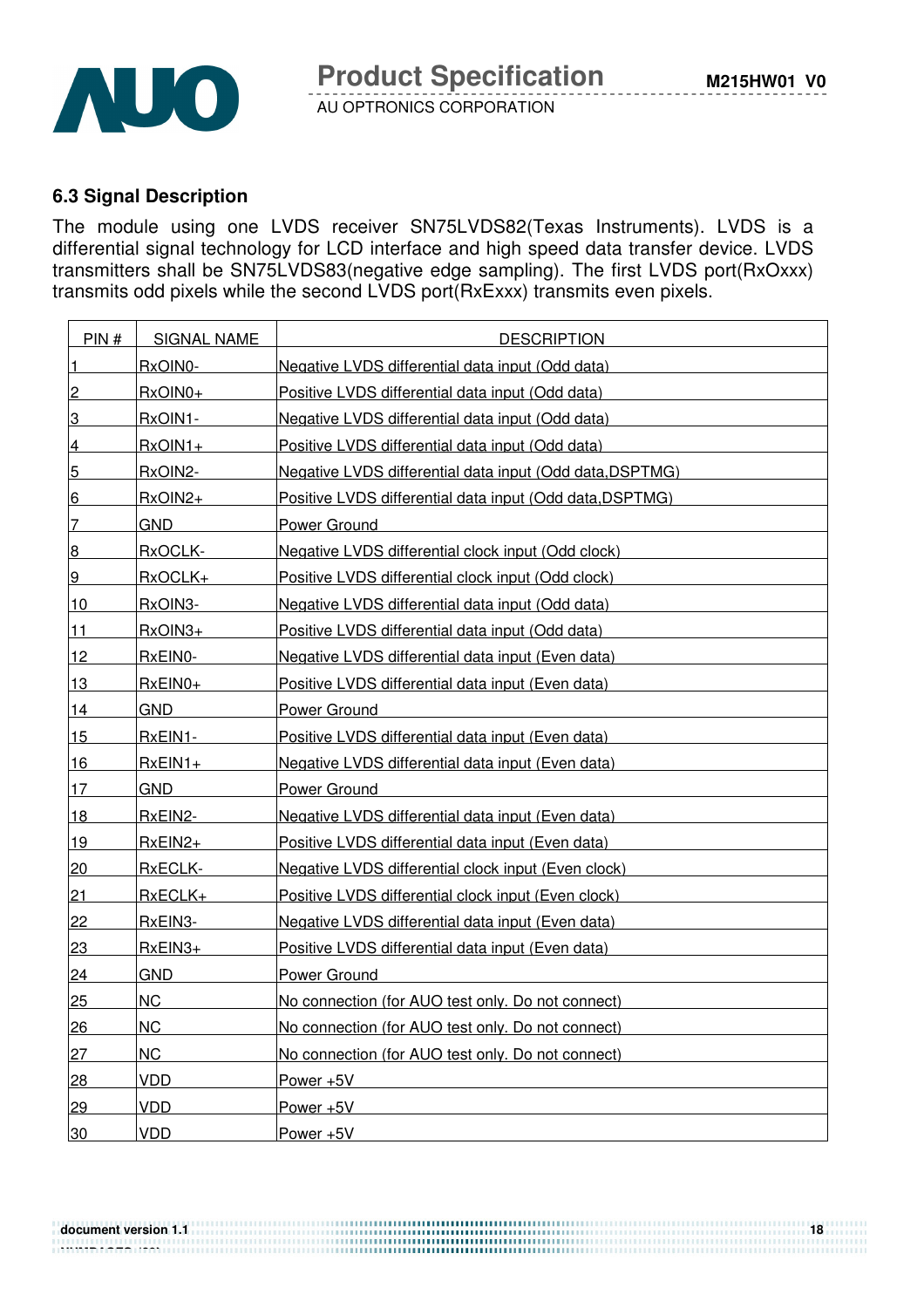## **Product Specification**

AU OPTRONICS CORPORATION



**Note2:** Input signals of odd and even clock shall be the same timing.

## **6.4 Timing Characteristics**

Basically, interface timing described here is not actual input timing of LCD module but close to output timing of SN75LVDS82DGG (Texas Instruments) or equivalent.

| <b>Item</b>       |                 | Symbol      | <b>Min</b> | <b>Typ</b> | <b>Max</b> | <b>Unit</b> |
|-------------------|-----------------|-------------|------------|------------|------------|-------------|
| Data CLK          |                 | <b>Tclk</b> | 40         | 75         | 90         | [MHz]       |
|                   | Period          |             | 1034       | 1060       | 2047       | [Tclk]      |
| H-section         | Display Area    | Tdisp(h)    | 960        | 960        | 960        | [Tclk]      |
|                   | <b>Blanking</b> | Tblk(h)     | 74         | 100        | 1087       | [Tclk]      |
| Period            |                 | Tv          | 1088       | 1120       | 2047       | [Th]        |
| V-section         | Display Area    | Tdisp(h)    | 1080       | 1080       | 1080       | [Th]        |
|                   | <b>Blanking</b> | Tblk(h)     | 8          | 40         | 967        | [Th]        |
| <b>Frame Rate</b> |                 | F           | 50         | 60         | 75         | [Hz]        |

**document version 1.1 19** 

## **Note :** DE mode only

**NUMPAGES |29}**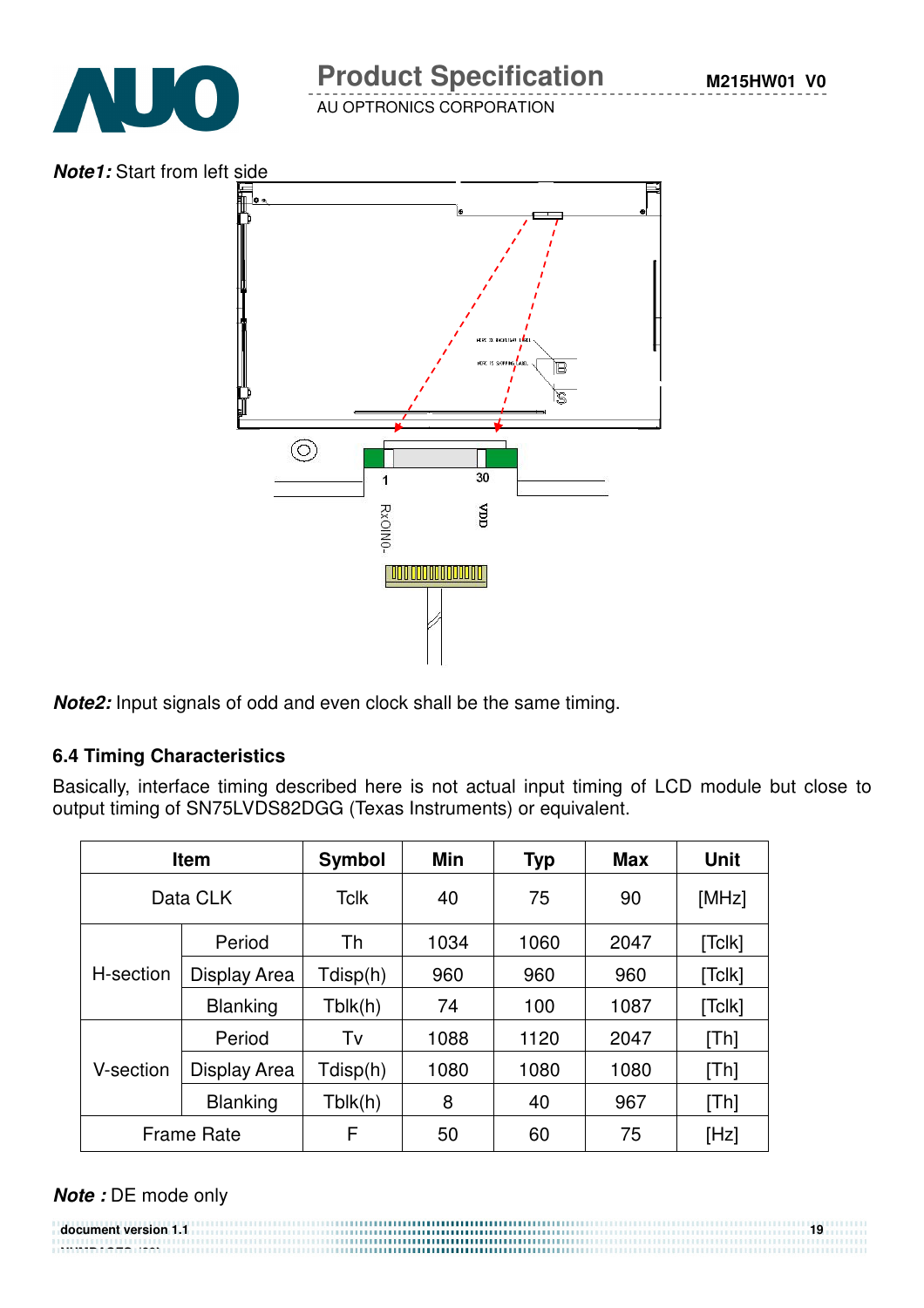

#### **6.5 Timing diagram**

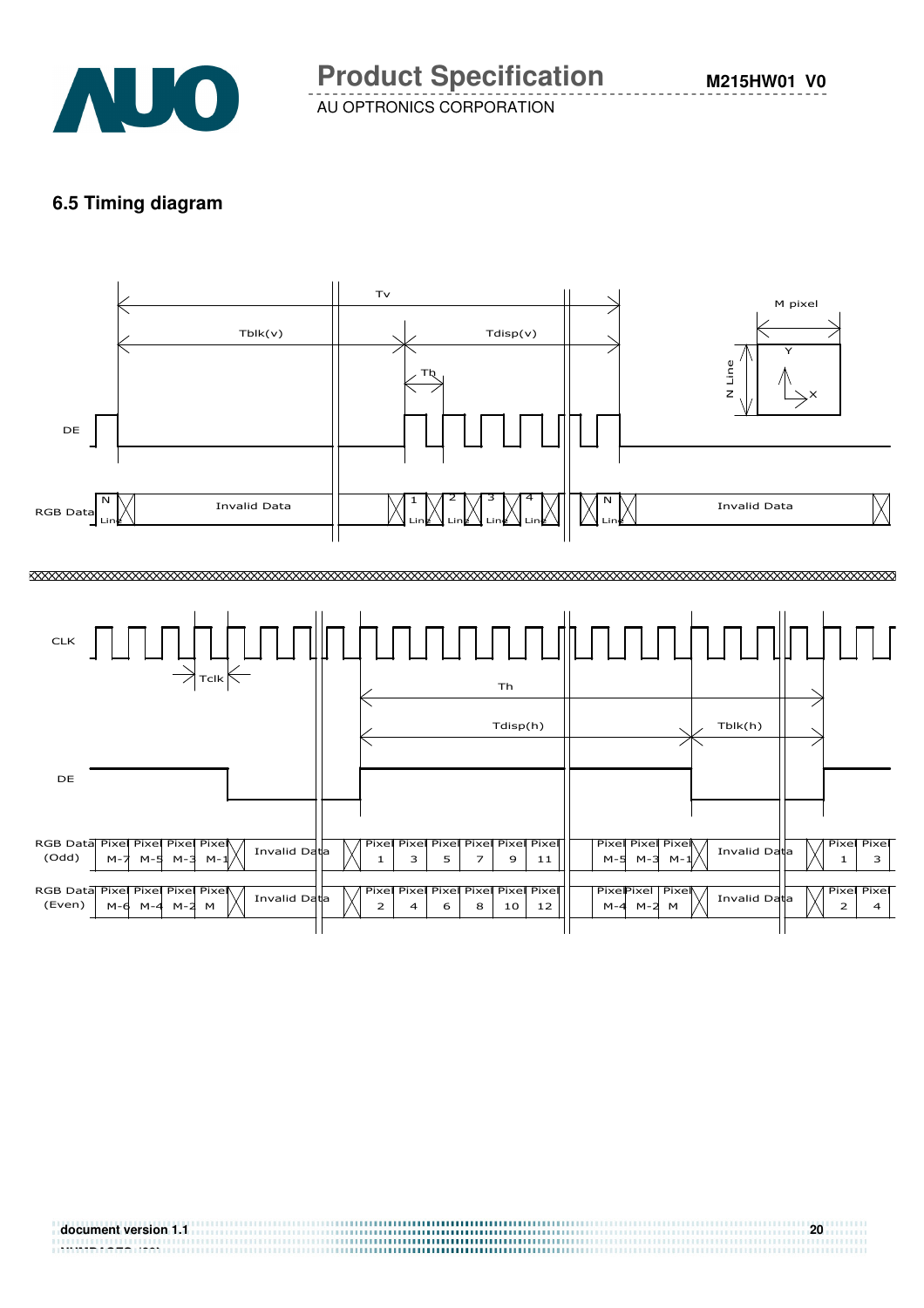

## **6.6 Power ON/OFF Sequence**

VDD power and lamp on/off sequence are as follows. Interface signals are also shown in the chart. Signals from any system shall be Hi-Z state or low level when VDD is off.



| <b>Parameter</b> |                          | Value                    |      |        |  |
|------------------|--------------------------|--------------------------|------|--------|--|
|                  | Min.                     | Typ.                     | Max. | Unit   |  |
| T1               | 0.5                      | $\overline{\phantom{a}}$ | 10   | [msec] |  |
| T <sub>2</sub>   | $\mathbf 0$              | $\overline{\phantom{a}}$ | 50   | [msec] |  |
| T <sub>3</sub>   | 200                      | $\overline{\phantom{a}}$ | -    | [msec] |  |
| T <sub>4</sub>   | 200                      | $\overline{\phantom{a}}$ | -    | [msec] |  |
| T <sub>5</sub>   | $\mathbf 0$              | 16                       | 50   | [msec] |  |
| T <sub>6</sub>   | $\overline{\phantom{0}}$ | $\overline{\phantom{a}}$ | 100  | [msec] |  |
| T7               | 1000                     | $\overline{\phantom{a}}$ | -    | [msec] |  |

................................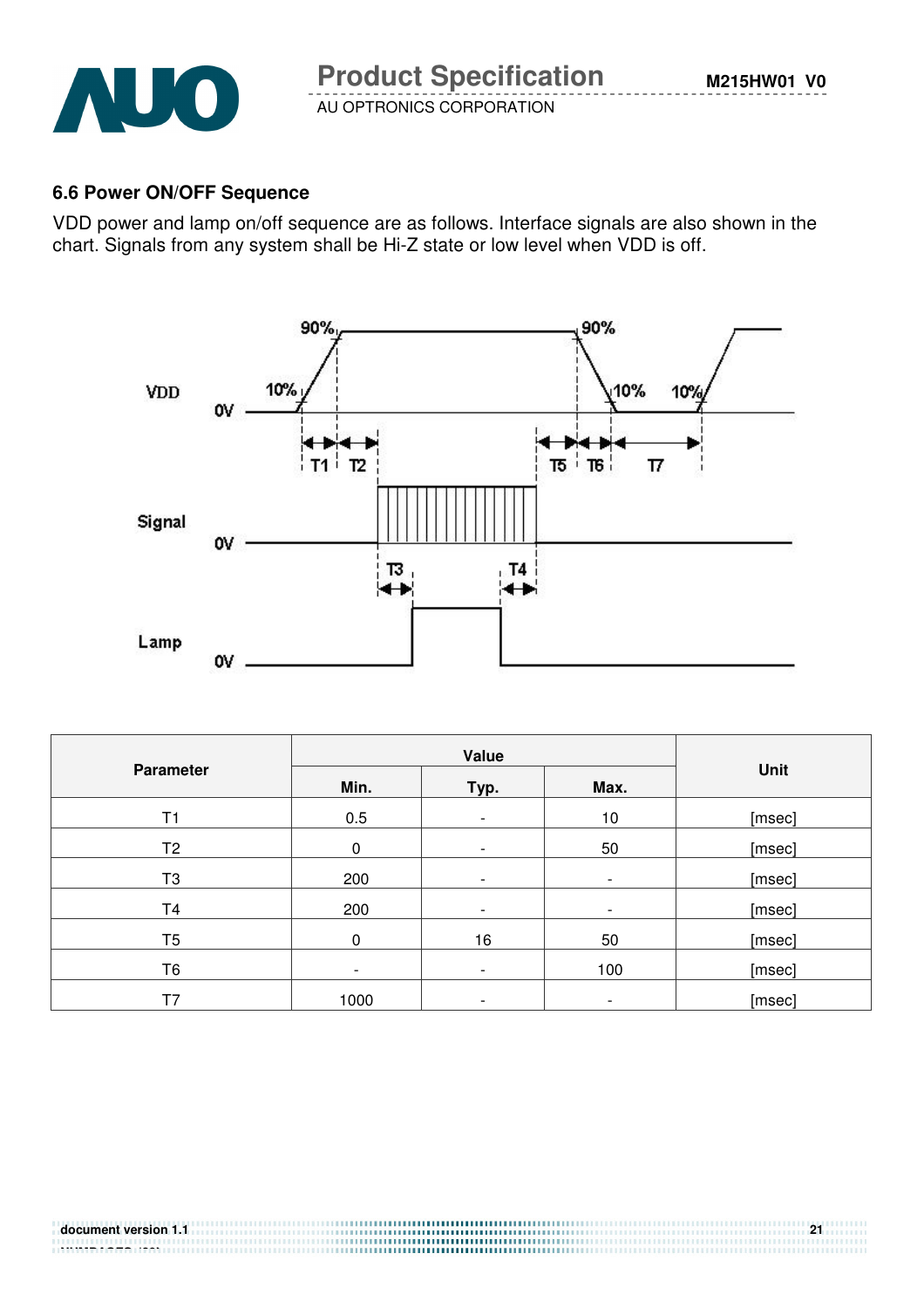

## **7.0 Connector & Pin Assignment**

Physical interface is described as for the connector on module. These connectors are capable of accommodating the following signals and will be following components.

#### **7.1 TFT LCD Module**

| <b>Connector Name / Designation</b> | Interface Connector / Interface card |
|-------------------------------------|--------------------------------------|
| Manufacturer                        | JAE / P-TWO                          |
| Type Part Number                    | FI-XB30SSRL-HF16 / AL230F-A0G1D-P    |
| Mating Housing Part Number          | FI-X30HL (Locked Type)               |

#### **7.1.1 Pin Assignment**

| Pin#             | <b>Signal Name</b>                        | Pin#            | <b>Signal Name</b>                        |  |  |
|------------------|-------------------------------------------|-----------------|-------------------------------------------|--|--|
| 1                | RxOIN0-                                   | $\overline{2}$  | RxOIN0+                                   |  |  |
| 3                | RxOIN1-                                   | $\overline{4}$  | $RxOIN1+$                                 |  |  |
| 5                | RxOIN2-                                   | 6               | RxOIN2+                                   |  |  |
| $\overline{7}$   | <b>GND</b>                                | 8               | RxOCLKIN-                                 |  |  |
| 9                | RxOCLKIN+                                 | 10              | RxOIN3-                                   |  |  |
| 11               | RxOIN3+                                   | 12 <sub>2</sub> | RxEIN0-                                   |  |  |
| 13               | $RxEINO+$                                 | 14              | <b>GND</b>                                |  |  |
| 15 <sub>15</sub> | RxEIN1-                                   | 16              | $RxEIN1+$                                 |  |  |
| 17               | <b>GND</b>                                | 18              | RxEIN2-                                   |  |  |
| 19               | $RxEIN2+$                                 | 20              | <b>RxECLKIN-</b>                          |  |  |
| 21               | RxECLKIN+                                 | 22              | RxEIN3-                                   |  |  |
| 23               | $RxEIN3+$                                 | 24              | <b>GND</b>                                |  |  |
| 25               | NC (for AUO test only. Do not<br>connect) | 26              | NC (for AUO test only. Do not<br>connect) |  |  |
| 27               | NC (for AUO test only. Do not<br>connect) | 28              | VDD                                       |  |  |
| 29               | <b>VDD</b>                                | 30              | <b>VDD</b>                                |  |  |

#### **document version 1.1 22 NUMPAGES |29}**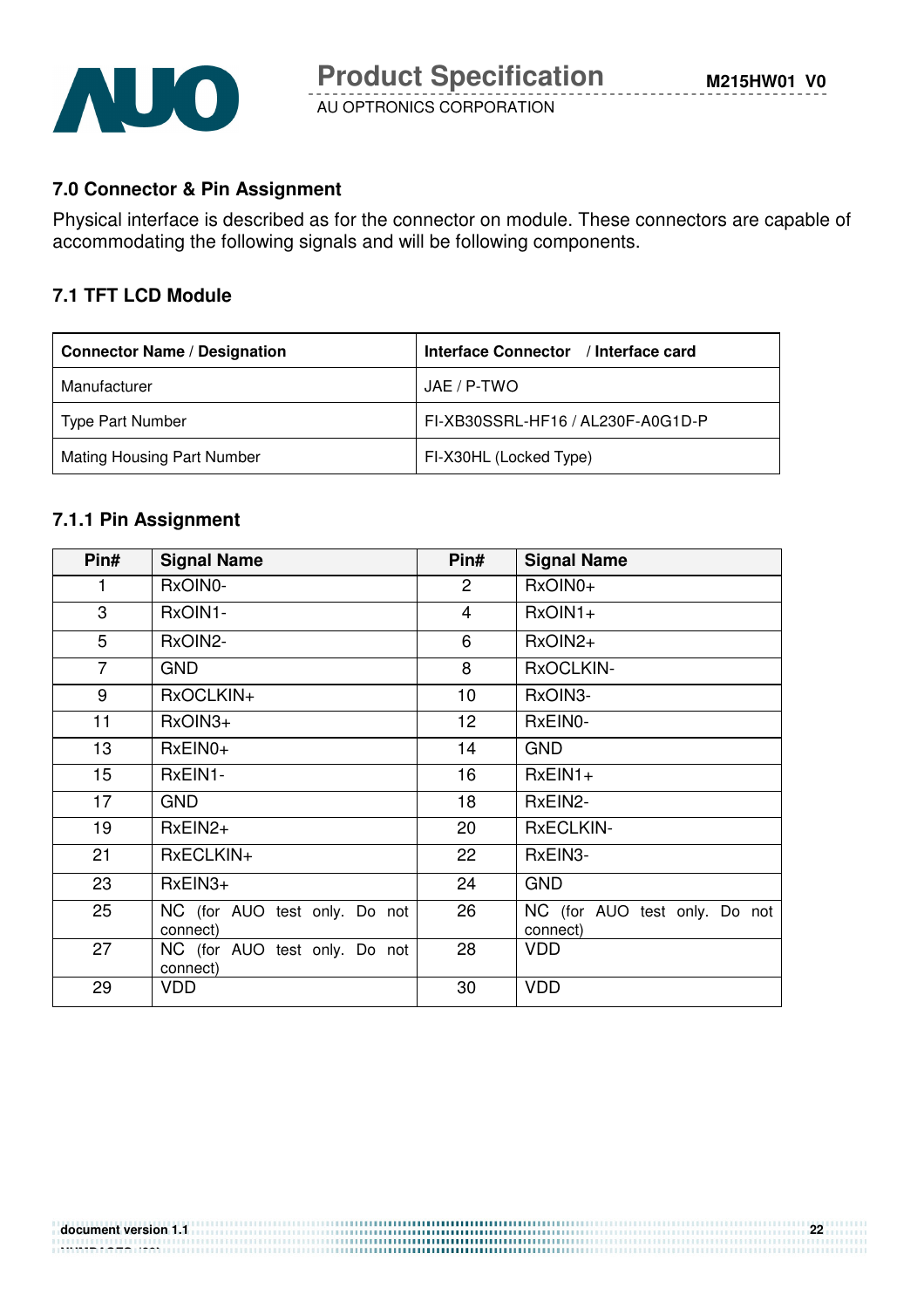

## **7.2 Backlight Unit**

Physical interface is described as for the connector on module. These connectors are capable of accommodating the following signals and will be following components.

| Connector Name / Designation | Lamp Connector / Backlight lamp |
|------------------------------|---------------------------------|
| Manufacturer                 | <b>CVILUX</b>                   |
| <b>Type Part Number</b>      | CP0502SL090                     |
| Mating Type Part Number      | CP0502P1ML0                     |

## **7.2.1 Signal for Lamp connector**

|       | Connector No.   | Pin No.         | Input            | Color             | Function            |             |
|-------|-----------------|-----------------|------------------|-------------------|---------------------|-------------|
|       | CN <sub>1</sub> |                 | Hot1             | Pink              | High Voltage        |             |
|       |                 | റ               | Cold1            | White             | Low Voltage         |             |
| Upper |                 |                 | Hot <sub>2</sub> | <b>Blue</b>       | <b>High Voltage</b> |             |
|       |                 | CN <sub>2</sub> | C                | Cold <sub>2</sub> | <b>Black</b>        | Low Voltage |

|       | Connector No. | Pin No. | Input             | Color        | <b>Function</b> |
|-------|---------------|---------|-------------------|--------------|-----------------|
|       | CN3           |         | Hot1              | Pink         | High Voltage    |
|       |               |         | Cold1             | White        | Low Voltage     |
| ∟ower |               |         | Hot <sub>2</sub>  | <b>Blue</b>  | High Voltage    |
|       | CN4           |         | Cold <sub>2</sub> | <b>Black</b> | Low Voltage     |

................................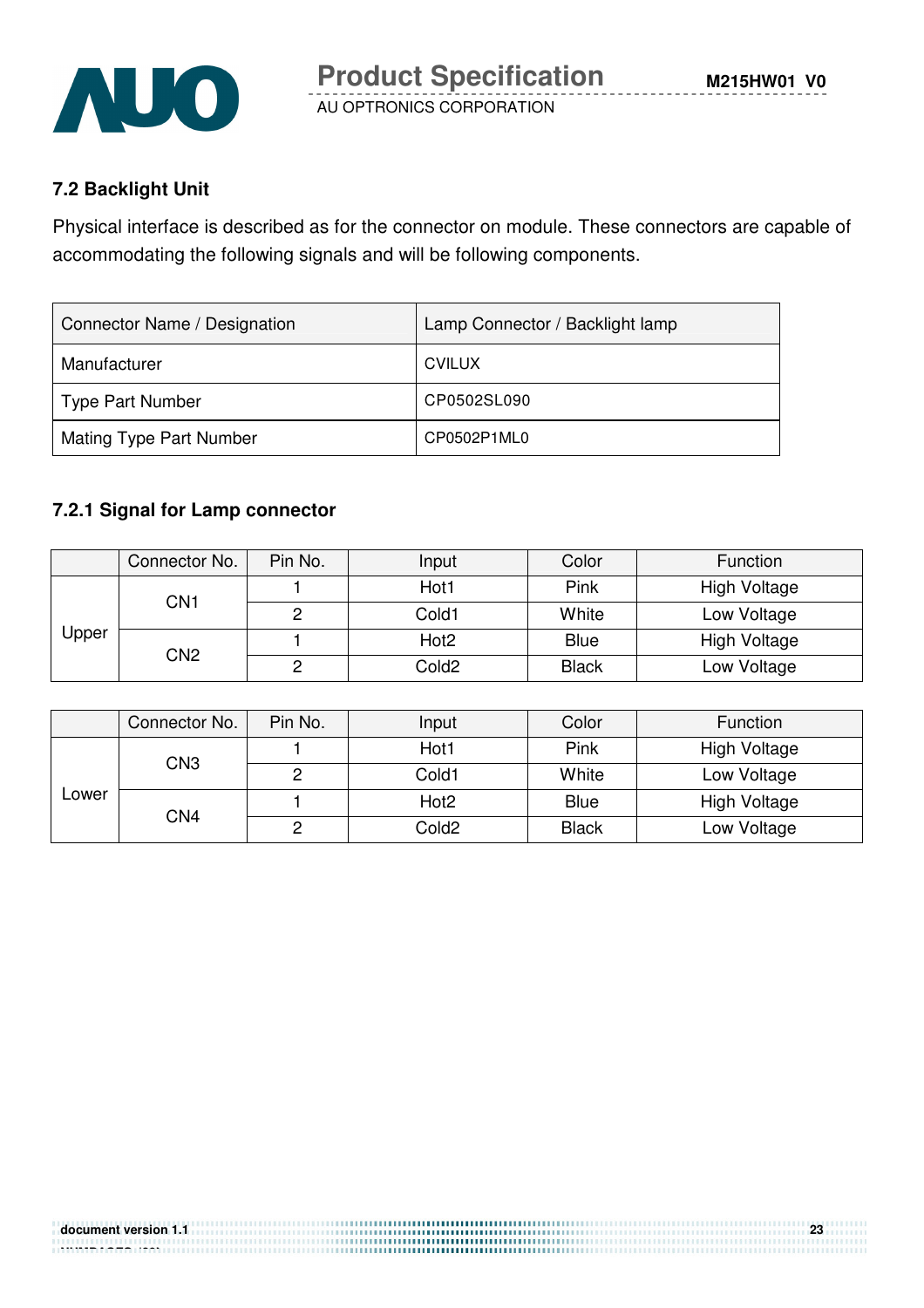

### **8.0 Reliability Test**

Environment test conditions are listed as following table.

| <b>Items</b>                             | <b>Required Condition</b>                                                                                                      | <b>Note</b>    |
|------------------------------------------|--------------------------------------------------------------------------------------------------------------------------------|----------------|
| Temperature Humidity Bias (THB)          | Ta= $50^{\circ}$ C, 80%RH, 300 hours                                                                                           |                |
| High Temperature Operation (HTO)         | Ta= $50^{\circ}$ C, 50%RH, 300 hours                                                                                           |                |
| Low Temperature Operation (LTO)          | Ta= $0^{\circ}$ C, 300 hours                                                                                                   |                |
| High Temperature Storage (HTS)           | Ta= $60^{\circ}$ C, 300 hours                                                                                                  |                |
| Low Temperature Storage (LTS)            | Ta= $-20^{\circ}$ C, 300 hours                                                                                                 |                |
| <b>Vibration Test</b><br>(Non-operation) | Acceleration: 1.5 Grms<br>Wave: Random<br>Frequency: 10 - 200 Hz<br>Sweep: 30 Minutes each Axis (X, Y, Z)                      |                |
| <b>Shock Test</b><br>(Non-operation)     | Acceleration: 50 G<br>Wave: Half-sine<br>Active Time: 20 ms<br>Direction: $\pm X$ , $\pm Y$ , $\pm Z$ (one time for each Axis) |                |
| <b>Drop Test</b>                         | Height: 60 cm, package test                                                                                                    |                |
| Thermal Shock Test (TST)                 | $-20^{\circ}$ /30min, 60 $^{\circ}$ /30min, 100 cycles                                                                         | 1              |
| On/Off Test                              | On/10sec, Off/10sec, 30,000 cycles                                                                                             |                |
| ESD (Electro Static Discharge)           | Contact Discharge: $\pm$ 8KV, 150pF(330 $\Omega$ ) 1sec,<br>8 points, 25 times/ point.                                         | $\overline{2}$ |
|                                          | Air Discharge: $\pm$ 15KV, 150pF(330 $\Omega$ ) 1sec<br>8 points, 25 times/ point.                                             |                |
| <b>Altitude Test</b>                     | Operation:10,000 ft<br>Non-Operation:30,000 ft                                                                                 |                |

**Note 1**: The TFT-LCD module will not sustain damage after being subjected to 100 cycles of rapid temperature change. A cycle of rapid temperature change consists of varying the temperature from  $-20^{\circ}$  to 60 $^{\circ}$ C, and back again. Power is not applied during the test. After temperature cycling, the unit is placed in normal room ambient for at least 4 hours before power on.

**Note 2**: EN61000-4-2, ESD class B: Certain performance degradation allowed

No data lost Self-recoverable No hardware failures.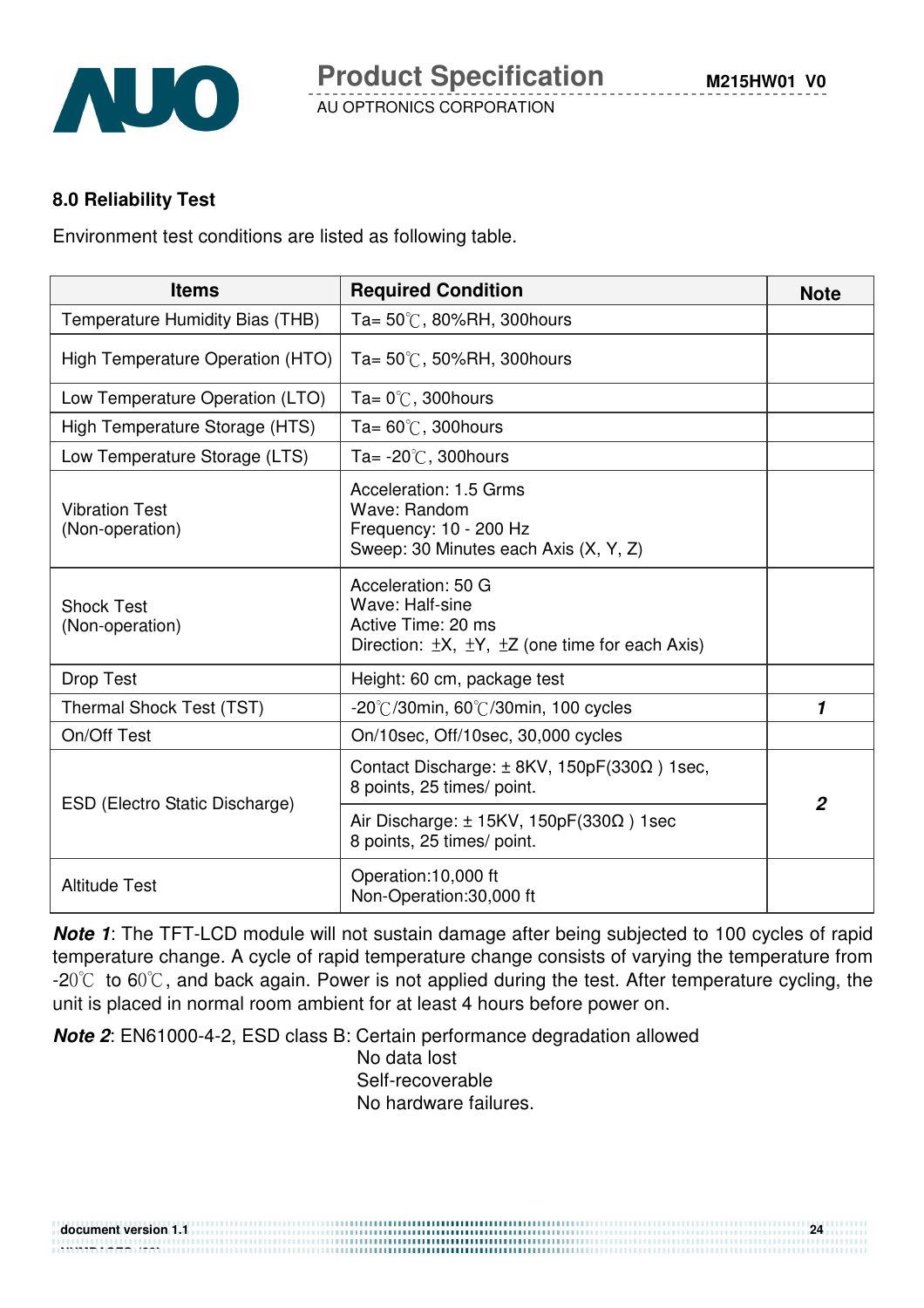

## **9.0 Shipping Label**

The label is on the panel as shown below:

| $*$ xxxxxxxxxxxx - xxxxx $*$                                           | Manufactured XX/XX<br>Model No: M215HW01 V0<br>$c$ <b>A</b><br>E204356<br>XXXXX<br>AU Optronics<br>RoHS<br>MADE IN XXXXXX (XX) |
|------------------------------------------------------------------------|--------------------------------------------------------------------------------------------------------------------------------|
| $\mathbb{H}$<br>$\blacksquare$<br>$\mathbb{R}$<br>XXXXXXXXXXXXXXXXXXXX |                                                                                                                                |

**Note 1:** For Pb Free products, AUO will add **but for identification**.

**Note 2:** For RoHS compatible products, AUO will add **ROHS** for identification.

**Note 3:** For China RoHS compatible products, AUO will add **6** for identification.

**Note 4:** The Green Mark will be presented only when the green documents have been ready by AUO Internal Green Team.

..........................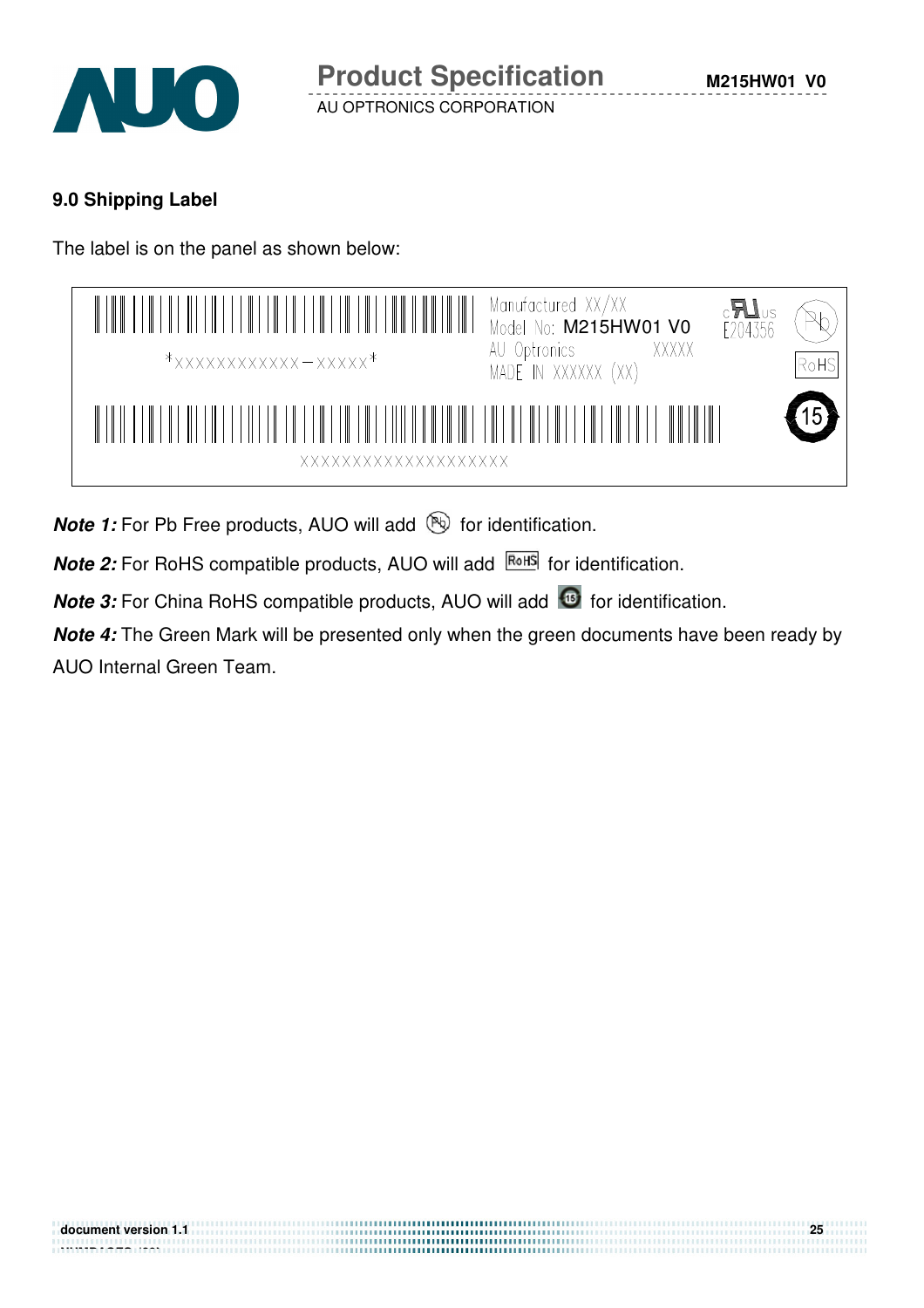